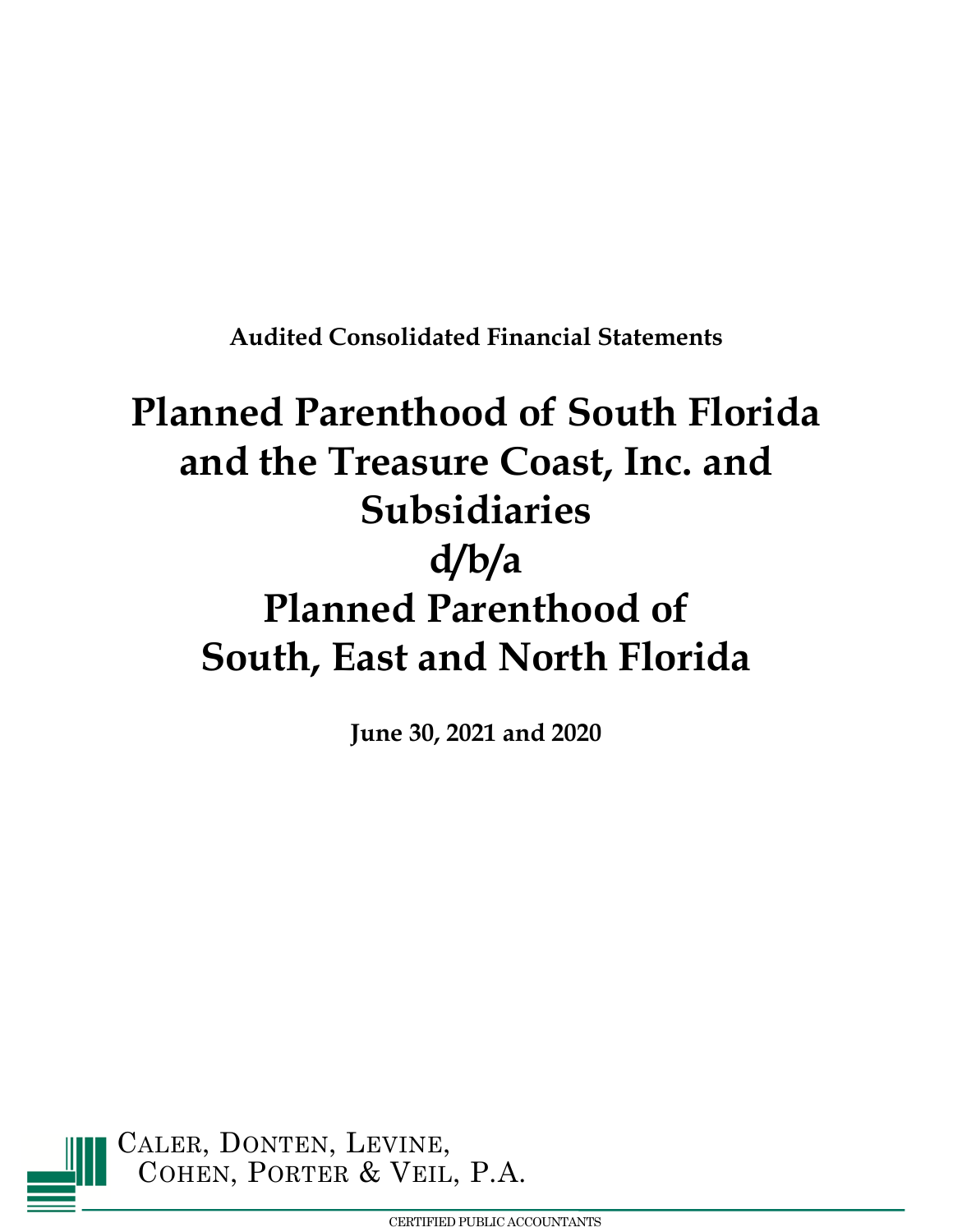#### PLANNED PARENTHOOD OF SOUTH FLORIDA AND THE TREASURE COAST, INC. AND SUBSIDIARIES d/b/a PLANNED PARENTHOOD OF SOUTH, EAST AND NORTH FLORIDA

#### AUDITED CONSOLIDATED FINANCIAL STATEMENTS

#### JUNE 30, 2021 AND 2020

#### AUDITED CONSOLIDATED FINANCIAL STATEMENTS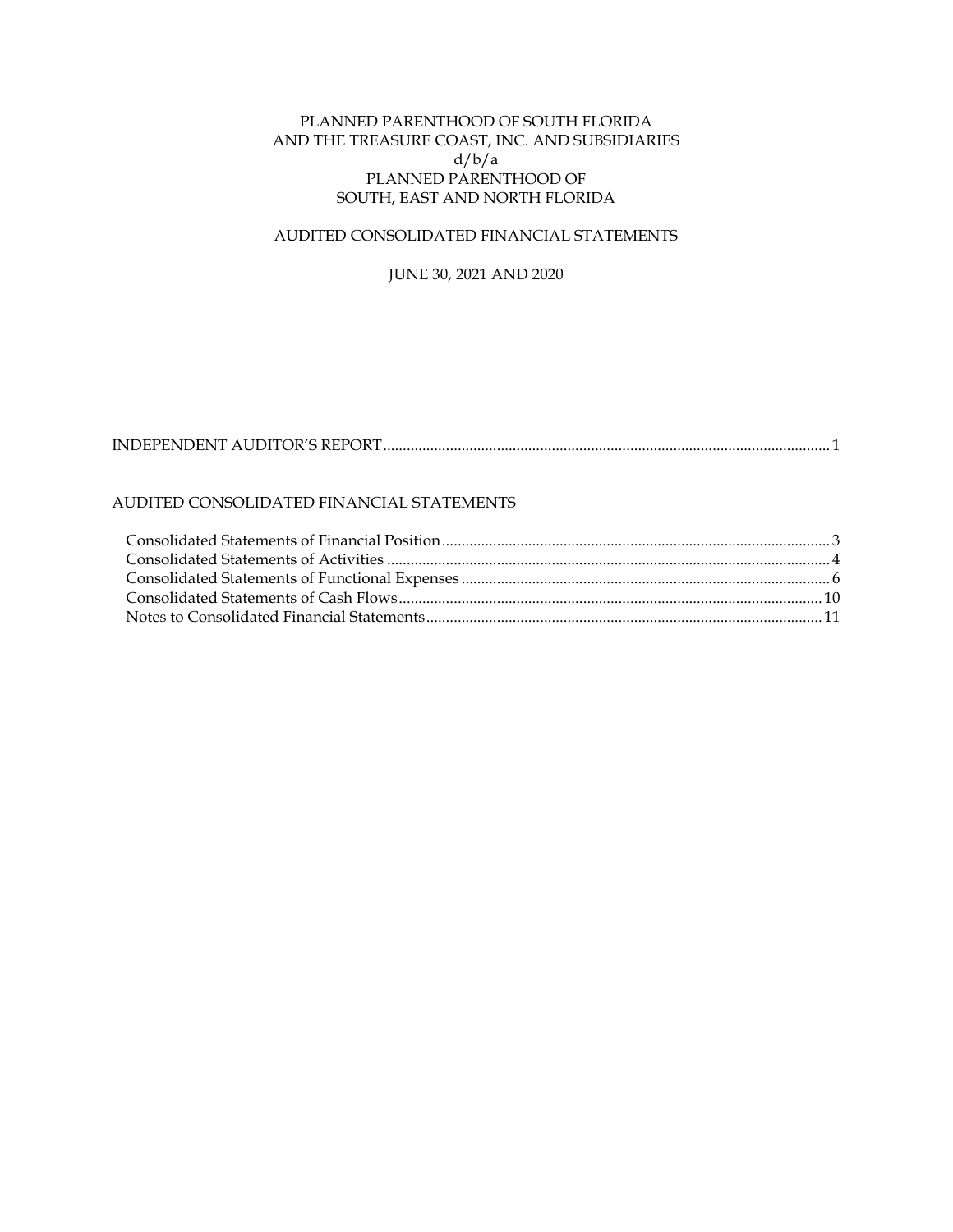

## CALER, DONTEN, LEVINE, COHEN, PORTER & VEIL, P.A.

CERTIFIED PUBLIC ACCOUNTANTS

 MEMBER 505 SOUTH FLAGLER DRIVE, SUITE 900 MEMBER AMERICAN INSTITUTE OF THE STEPHONE: (561) 83401-5948 FLORIDA INSTITUTE OF THE STEPHONE REACH, FL 33401-5948 FLORIDA INSTITUTE OF THE STEPHONE: (561) 832-9292 TELEPHONE: (561) 832-9292

 759 SW FEDERAL HIGHWAY, SUITE 301 STUART, FL 34994-1019 TELEPHONE: (772) 872-2123

#### Independent Auditor's Report

To the Board of Directors Planned Parenthood of South Florida and the Treasure Coast, Inc. d/b/a Planned Parenthood of South, East and North Florida West Palm Beach, Florida

We have audited the accompanying consolidated financial statements of Planned Parenthood of South Florida and the Treasure Coast, Inc. and Subsidiaries d/b/a Planned Parenthood of South, East and North Florida (a not-for-profit organization, the "Organization"), which comprise the consolidated statements of financial position as of June 30, 2021 and 2020, and the related consolidated statements of activities, functional expenses, and cash flows for the year ended June 30, 2021 and the nine months ended June 30, 2020, and the related notes to the consolidated financial statements.

#### **Management's Responsibility for the Consolidated Financial Statements**

Management is responsible for the preparation and fair presentation of these consolidated financial statements in accordance with U.S. generally accepted accounting principles; this includes the design, implementation, and maintenance of internal control relevant to the preparation and fair presentation of financial statements that are free from material misstatement, whether due to fraud or error.

#### **Auditor's Responsibility**

Our responsibility is to express an opinion on these consolidated financial statements based on our audits. We conducted our audits in accordance with U.S. generally accepted auditing standards. Those standards require that we plan and perform the audit to obtain reasonable assurance about whether the consolidated financial statements are free from material misstatement.

An audit involves performing procedures to obtain audit evidence about the amounts and disclosures in the consolidated financial statements. The procedures selected depend on the auditor's judgment, including the assessment of the risks of material misstatement of the consolidated financial statements, whether due to fraud or error. In making those risk assessments, the auditor considers internal control relevant to the entity's preparation and fair presentation of the consolidated financial statements in order to design audit procedures that are appropriate in the circumstances, but not for the purpose of expressing an opinion on the effectiveness of the entity's internal control. Accordingly, we express no such opinion. An audit also includes evaluating the appropriateness of accounting policies used and the reasonableness of significant accounting estimates made by management, as well as evaluating the overall presentation of the consolidated financial statements.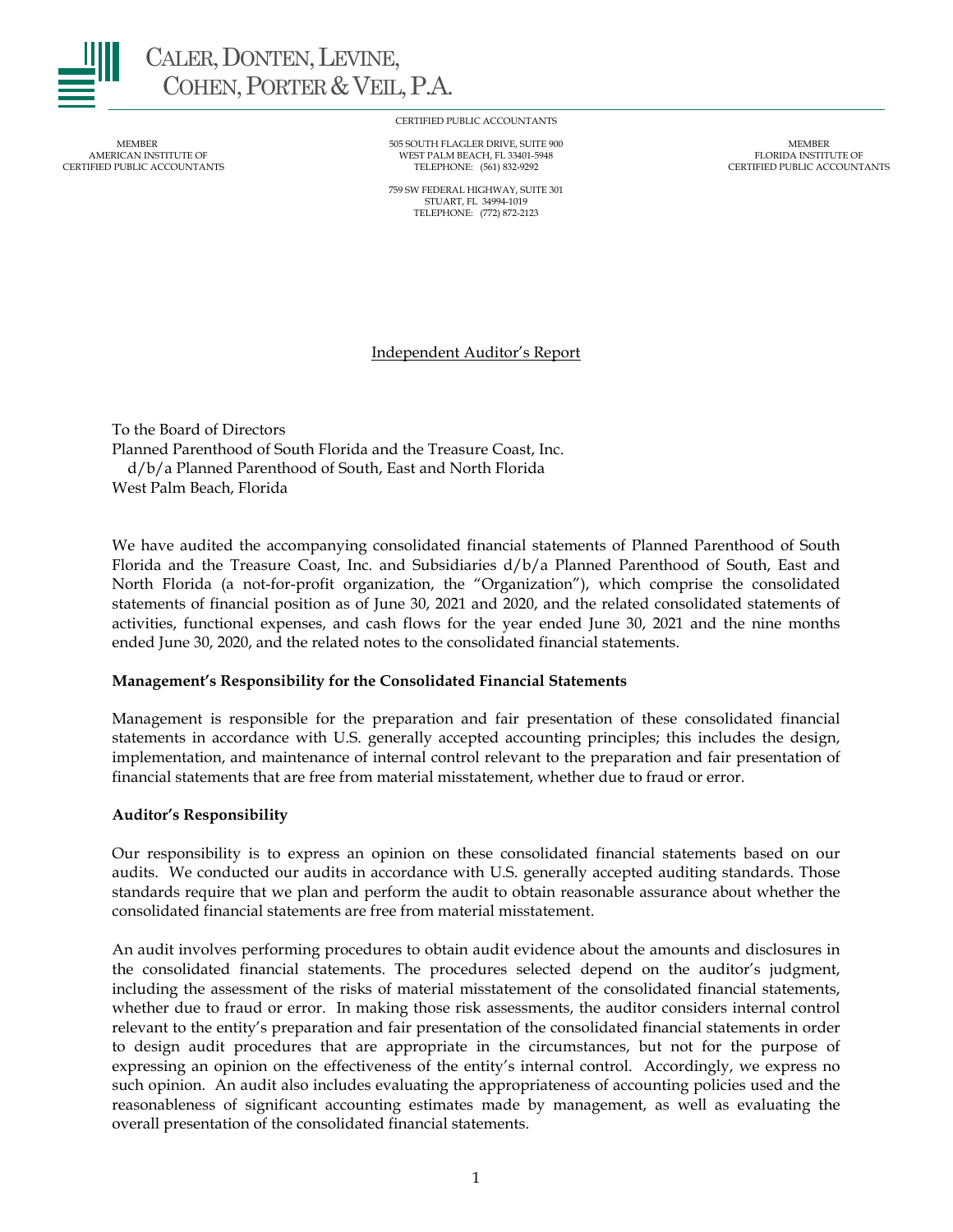We believe that the audit evidence we have obtained is sufficient and appropriate to provide a basis for our audit opinion.

#### **Opinion**

In our opinion, the consolidated financial statements referred to above present fairly, in all material respects, the financial position of Planned Parenthood of South Florida and the Treasure Coast, Inc. and Subsidiaries d/b/a Planned Parenthood of South, East and North Florida as of June 30, 2021 and 2020, and the changes in its net assets and its cash flows for the year ended June 30, 2021 and the nine months ended June 30, 2020, in accordance with U.S. generally accepted accounting principles.

Caler, Donten, Levine,<br>Cohen, Parter & Veil, P.A.

West Palm Beach, Florida November 11, 2021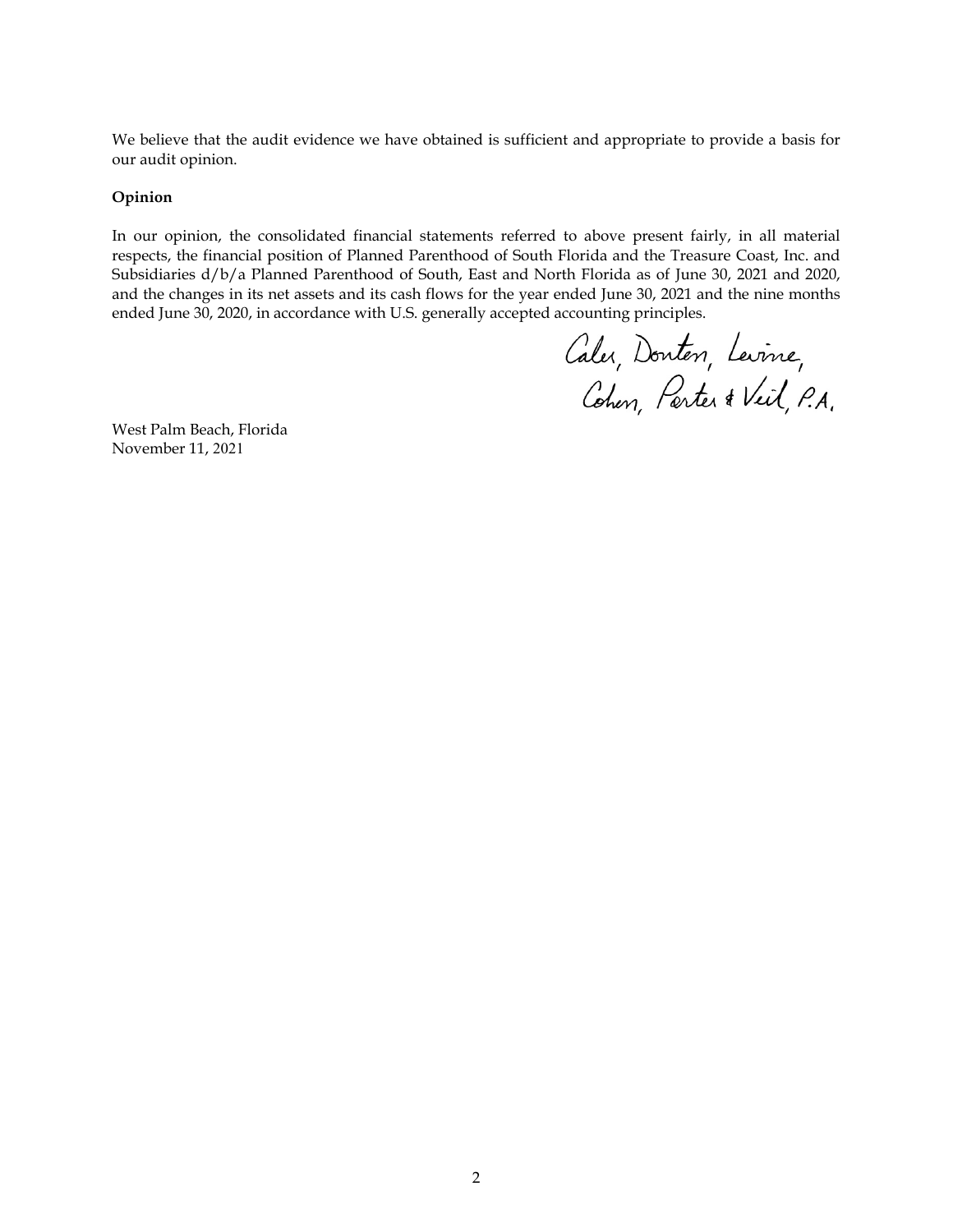## CONSOLIDATED STATEMENTS OF FINANCIAL POSITION

#### June 30, 2021 and 2020

|                                   |                                  | 2021             | 2020             |
|-----------------------------------|----------------------------------|------------------|------------------|
| <b>ASSETS</b>                     |                                  |                  |                  |
| Cash and cash equivalents         |                                  | \$<br>2,887,126  | \$<br>3,757,283  |
| Receivables                       |                                  |                  |                  |
| Accounts, net                     |                                  | 533,416          | 671,149          |
| Grants                            |                                  | 104,559          | 94,405           |
| Interest                          |                                  | 36,817           | 35,997           |
| Related party                     |                                  | 1,905,943        |                  |
| Other                             |                                  | 41,358           | 93,670           |
| Inventory                         |                                  | 454,477          | 461,155          |
| Prepaid expenses                  |                                  | 94,410           | 221,007          |
| Contributions receivable, net     |                                  | 2,901,911        | 4,479,235        |
| Long-term investments             |                                  | 21,971,147       | 17,654,301       |
| Assets held in trust              |                                  | 498,193          | 380,134          |
| Property and equipment, net       |                                  |                  |                  |
| of accumulated depreciation       |                                  | 12,010,472       | 10,795,219       |
| Other assets                      |                                  | 132,895          | 132,477          |
|                                   | <b>TOTAL ASSETS</b>              | \$<br>43,572,724 | \$<br>38,776,032 |
| <b>LIABILITIES AND NET ASSETS</b> |                                  |                  |                  |
| <b>LIABILITIES</b>                |                                  |                  |                  |
| Accounts payable                  |                                  | \$<br>994,336    | \$<br>598,719    |
| Accrued expenses                  |                                  | 968,176          | 840,128          |
| Deferred revenue                  |                                  | 432,913          | 667,276          |
| Deferred rent                     |                                  | 259,602          | 326,902          |
| Note payable                      |                                  | 1,940,378        | 1,940,378        |
|                                   | <b>TOTAL LIABILITIES</b>         | 4,595,405        | 4,373,403        |
| <b>NET ASSETS</b>                 |                                  |                  |                  |
| Without donor restrictions        |                                  | 27,714,626       | 21,926,568       |
| With donor restrictions           |                                  | 11,262,693       | 12,476,061       |
|                                   | <b>TOTAL NET ASSETS</b>          | 38,977,319       | 34,402,629       |
|                                   | TOTAL LIABILITIES AND NET ASSETS | \$<br>43,572,724 | \$<br>38,776,032 |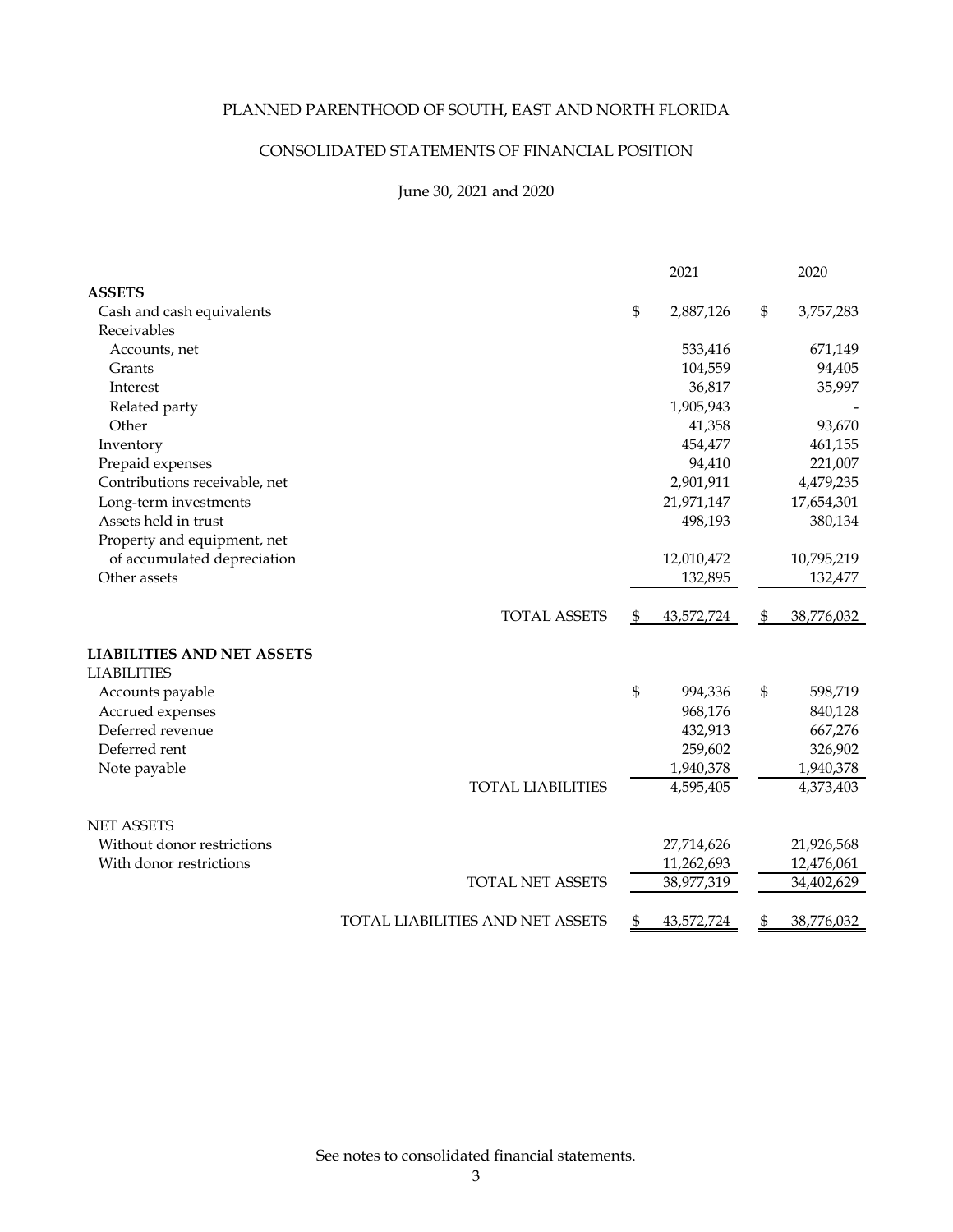## CONSOLIDATED STATEMENT OF ACTIVITIES

## Year Ended June 30, 2021

|                                                          | Without Donor    | With Donor   |                  |
|----------------------------------------------------------|------------------|--------------|------------------|
|                                                          | Restrictions     | Restrictions | Total            |
| PUBLIC SUPPORT AND OPERATING REVENUE                     |                  |              |                  |
| Health center revenue                                    | \$<br>9,279,771  | \$           | \$<br>9,279,771  |
| Provision for bad debts                                  | (220,000)        |              | (220,000)        |
| Net health centers revenue                               | 9,059,771        |              | 9,059,771        |
| Grant revenue                                            | 2,633,805        |              | 2,633,805        |
| Contributions and bequests                               | 5,953,922        | 1,372,441    | 7,326,363        |
| Special event income, net of direct                      |                  |              |                  |
| expenses of \$12,805                                     | 881,298          |              | 881,298          |
| Interest and dividends                                   | 476,208          |              | 476,208          |
| Other income                                             | 591,372          |              | 591,372          |
| <b>TOTAL PUBLIC SUPPORT</b>                              |                  |              |                  |
| AND OPERATING REVENUE                                    | 19,596,376       | 1,372,441    | 20,968,817       |
| <b>NET ASSETS RELEASED FROM RESTRICTIONS</b>             | 2,585,809        | (2,585,809)  |                  |
|                                                          | 22,182,185       | (1,213,368)  | 20,968,817       |
| <b>EXPENSES</b>                                          |                  |              |                  |
| Program services                                         |                  |              |                  |
| Health centers                                           | 14, 143, 284     |              | 14, 143, 284     |
| Education                                                | 1,457,301        |              | 1,457,301        |
| Public affairs                                           | 871,983          |              | 871,983          |
| Total program services                                   | 16,472,568       |              | 16,472,568       |
| Supporting services                                      |                  |              |                  |
| Fundraising                                              | 1,286,319        |              | 1,286,319        |
| Management and general                                   | 2,592,238        |              | 2,592,238        |
| Total supporting services                                | 3,878,557        |              | 3,878,557        |
| <b>TOTAL EXPENSES</b>                                    | 20,351,125       |              | 20,351,125       |
| <b>CHANGE IN NET ASSETS</b><br><b>BEFORE OTHER GAINS</b> | 1,831,060        | (1,213,368)  | 617,692          |
|                                                          |                  |              |                  |
| <b>OTHER GAINS</b>                                       |                  |              |                  |
| Net realized and unrealized gains on investments,        |                  |              |                  |
| net of investment expenses of \$155,007                  | 3,823,896        |              | 3,823,896        |
| Change in value of assets held in trust                  | 133,102          |              | 133,102          |
| <b>TOTAL OTHER GAINS</b>                                 | 3,956,998        |              | 3,956,998        |
| <b>CHANGE IN NET ASSETS</b>                              | 5,788,058        | (1,213,368)  | 4,574,690        |
| NET ASSETS, BEGINNING OF YEAR                            | 21,926,568       | 12,476,061   | 34,402,629       |
| NET ASSETS, END OF YEAR                                  | 27,714,626<br>\$ | 11,262,693   | 38,977,319<br>\$ |

See notes to consolidated financial statements.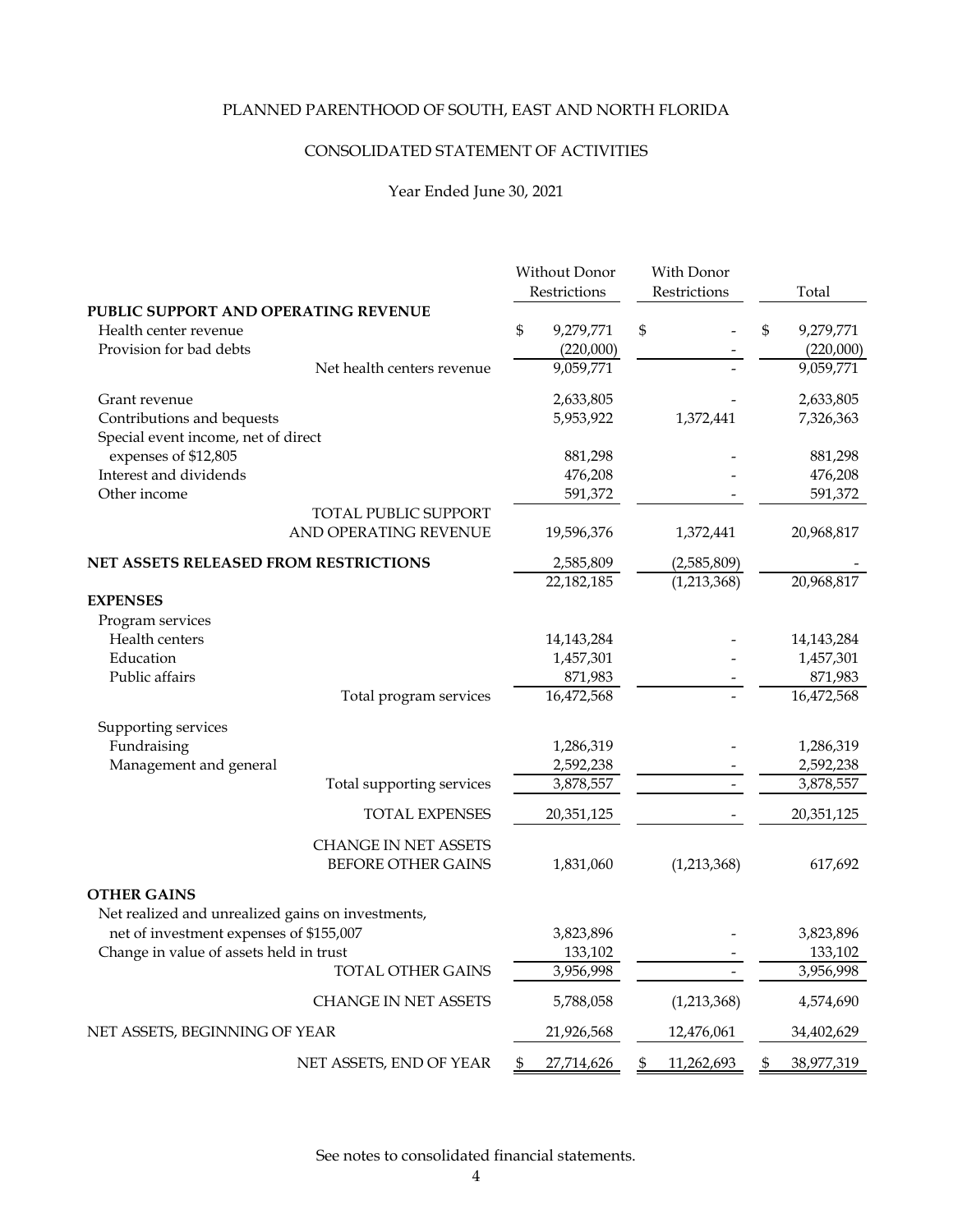## CONSOLIDATED STATEMENT OF ACTIVITIES

## Nine Months Ended June 30, 2020

|                                                                                       | Without Donor<br>Restrictions | With Donor<br>Restrictions | Total            |
|---------------------------------------------------------------------------------------|-------------------------------|----------------------------|------------------|
| PUBLIC SUPPORT AND OPERATING REVENUE                                                  |                               |                            |                  |
| Health center revenue                                                                 | \$<br>7,811,022               | \$                         | \$<br>7,811,022  |
| Provision for bad debts                                                               | (90,000)                      |                            | (90,000)         |
| Net health centers revenue                                                            | 7,721,022                     |                            | 7,721,022        |
| Grant revenue                                                                         | 1,787,111                     |                            | 1,787,111        |
| Contributions and bequests                                                            | 3,961,939                     | 1,230,258                  | 5,192,197        |
| Special event income, net of direct                                                   |                               |                            |                  |
| expenses of \$150,214                                                                 | 1,033,437                     |                            | 1,033,437        |
| Interest and dividends                                                                | 344,916                       |                            | 344,916          |
| Other income                                                                          | 401,948                       |                            | 401,948          |
| TOTAL PUBLIC SUPPORT                                                                  |                               |                            |                  |
| AND OPERATING REVENUE                                                                 | 15,250,373                    | 1,230,258                  | 16,480,631       |
| NET ASSETS RELEASED FROM RESTRICTIONS                                                 | 2,829,437                     | (2,829,437)                |                  |
|                                                                                       | 18,079,810                    | (1,599,179)                | 16,480,631       |
| <b>EXPENSES</b>                                                                       |                               |                            |                  |
| Program services                                                                      |                               |                            |                  |
| Health centers                                                                        | 10,806,553                    |                            | 10,806,553       |
| Education                                                                             | 1,223,814                     |                            | 1,223,814        |
| Public affairs                                                                        | 739,820                       |                            | 739,820          |
| Total program services                                                                | 12,770,187                    |                            | 12,770,187       |
| Supporting services                                                                   |                               |                            |                  |
| Fundraising                                                                           | 1,077,869                     |                            | 1,077,869        |
| Management and general                                                                | 1,971,454                     |                            | 1,971,454        |
| Total supporting services                                                             | 3,049,323                     |                            | 3,049,323        |
| <b>TOTAL EXPENSES</b>                                                                 | 15,819,510                    |                            | 15,819,510       |
| CHANGE IN NET ASSETS BEFORE<br>OTHER GAINS, LOSSES AND EXPENSES                       | 2,260,300                     | (1,599,179)                | 661,121          |
| OTHER GAINS, LOSSES AND EXPENSES<br>Net realized and unrealized gains on investments, |                               |                            |                  |
| net of investment expenses of \$94,682                                                | 783,175                       |                            | 783,175          |
| Change in value of assets held in trust                                               | 3,472                         |                            | 3,472            |
| Loss on sale of property and equipment                                                | (4,805)                       |                            | (4,805)          |
| Contribution to affiliated entity                                                     | (825,000)                     |                            | (825,000)        |
| TOTAL OTHER GAINS, LOSSES AND EXPENSES                                                | (43, 158)                     |                            | (43, 158)        |
| <b>CHANGE IN NET ASSETS</b>                                                           | 2,217,142                     | (1,599,179)                | 617,963          |
| NET ASSETS, BEGINNING OF PERIOD                                                       | 19,709,426                    | 14,075,240                 | 33,784,666       |
| NET ASSETS, END OF PERIOD                                                             | 21,926,568<br>S               | 12,476,061<br>S            | 34,402,629<br>\$ |

See notes to consolidated financial statements.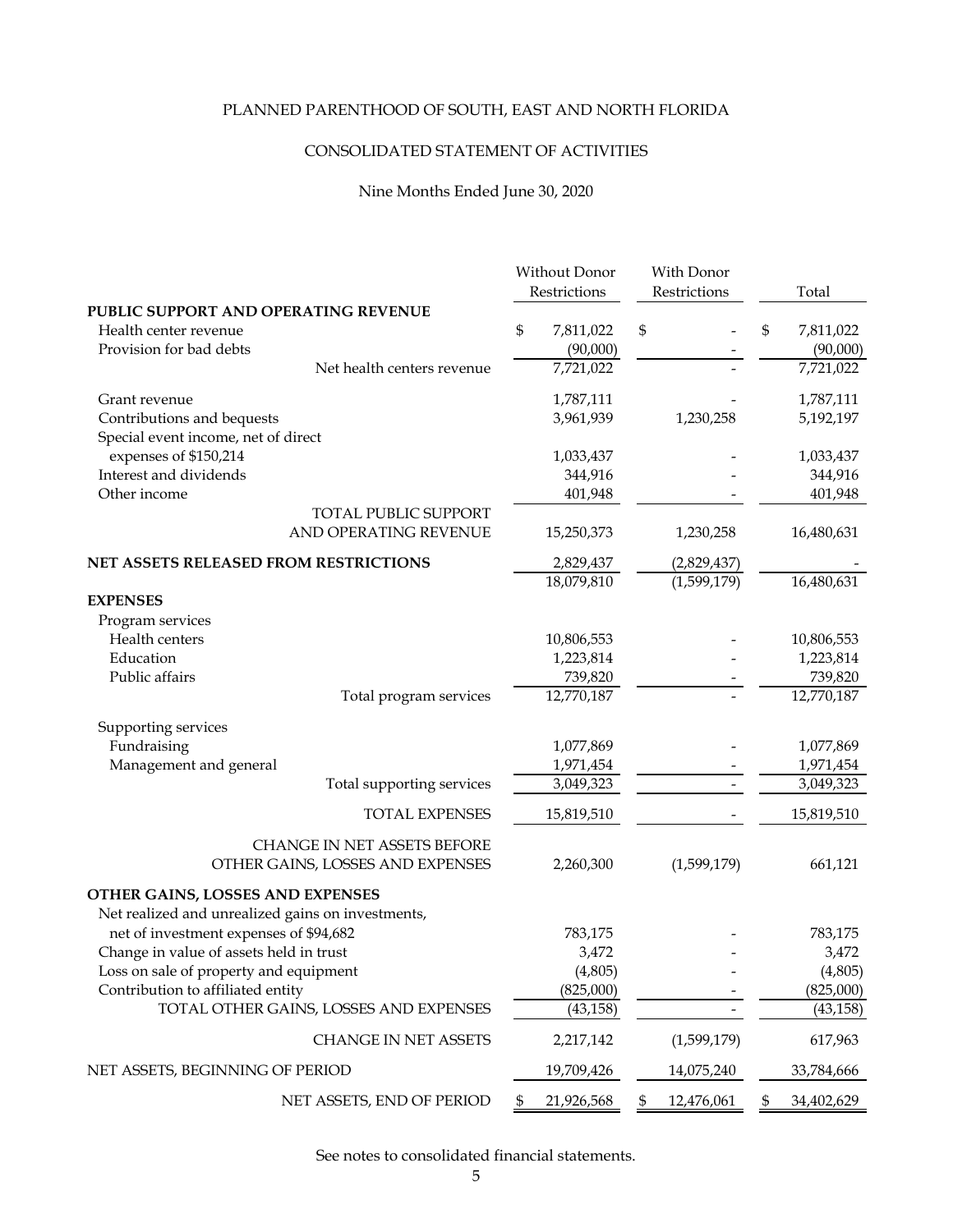## CONSOLIDATED STATEMENT OF FUNCTIONAL EXPENSES

## Year Ended June 30, 2021

|                                                                                              | Program Services |                                   |    |                                 |    |                               |    |                                     |
|----------------------------------------------------------------------------------------------|------------------|-----------------------------------|----|---------------------------------|----|-------------------------------|----|-------------------------------------|
|                                                                                              |                  | Health<br>Centers                 |    | Education                       |    | Public<br>Affairs             |    | Total                               |
| <b>Salaries</b><br>Payroll taxes and employee benefits                                       | \$               | 5,357,270<br>942,623<br>6,299,893 | \$ | 987,282<br>194,918<br>1,182,200 | \$ | 595,733<br>115,626<br>711,359 | \$ | 6,940,285<br>1,253,167<br>8,193,452 |
| Advertising<br>Bank and credit card fees                                                     |                  | 91,121<br>93,127                  |    |                                 |    |                               |    | 91,121                              |
| Communication expense                                                                        |                  | 715,128                           |    | 1,158<br>14,671                 |    | 666<br>10,091                 |    | 94,951<br>739,890                   |
| Computer expense<br>Conferences, meetings and travel                                         |                  | 323,596<br>315,743                |    | 16,911<br>20,751                |    | 10,125<br>8,959               |    | 350,632<br>345,453                  |
| Dues and subscriptions<br>Grant reimbursed expense                                           |                  | 32,419                            |    | 11,076<br>133,666               |    | 1,591                         |    | 45,086<br>133,666                   |
| Facilities expense<br>Insurance expense                                                      |                  | 1,239,081<br>294,181              |    | 9,760<br>6,020                  |    | 5,618<br>3,465                |    | 1,254,459<br>303,666                |
| Interest expense                                                                             |                  | 13,073                            |    | 1,414                           |    | 814                           |    | 15,301                              |
| Medical expense<br>Professional fees                                                         |                  | 3,565,090<br>334,359              |    | 38,580                          |    | 13,761                        |    | 3,565,090<br>386,700                |
| Depreciation<br>Other administrative expense                                                 |                  | 633,093<br>193,380                |    | 13,271<br>7,823                 |    | 7,026<br>98,508               |    | 653,390<br>299,711                  |
| Total                                                                                        |                  | 14,143,284                        |    | 1,457,301                       |    | 871,983                       |    | 16,472,568                          |
| Expenses included with special event revenues<br>on the consolidated statement of activities |                  |                                   |    |                                 |    |                               |    |                                     |
| <b>TOTAL EXPENSES</b>                                                                        | \$               | 14,143,284                        | \$ | 1,457,301                       |    | 871,983                       | 5  | 16,472,568                          |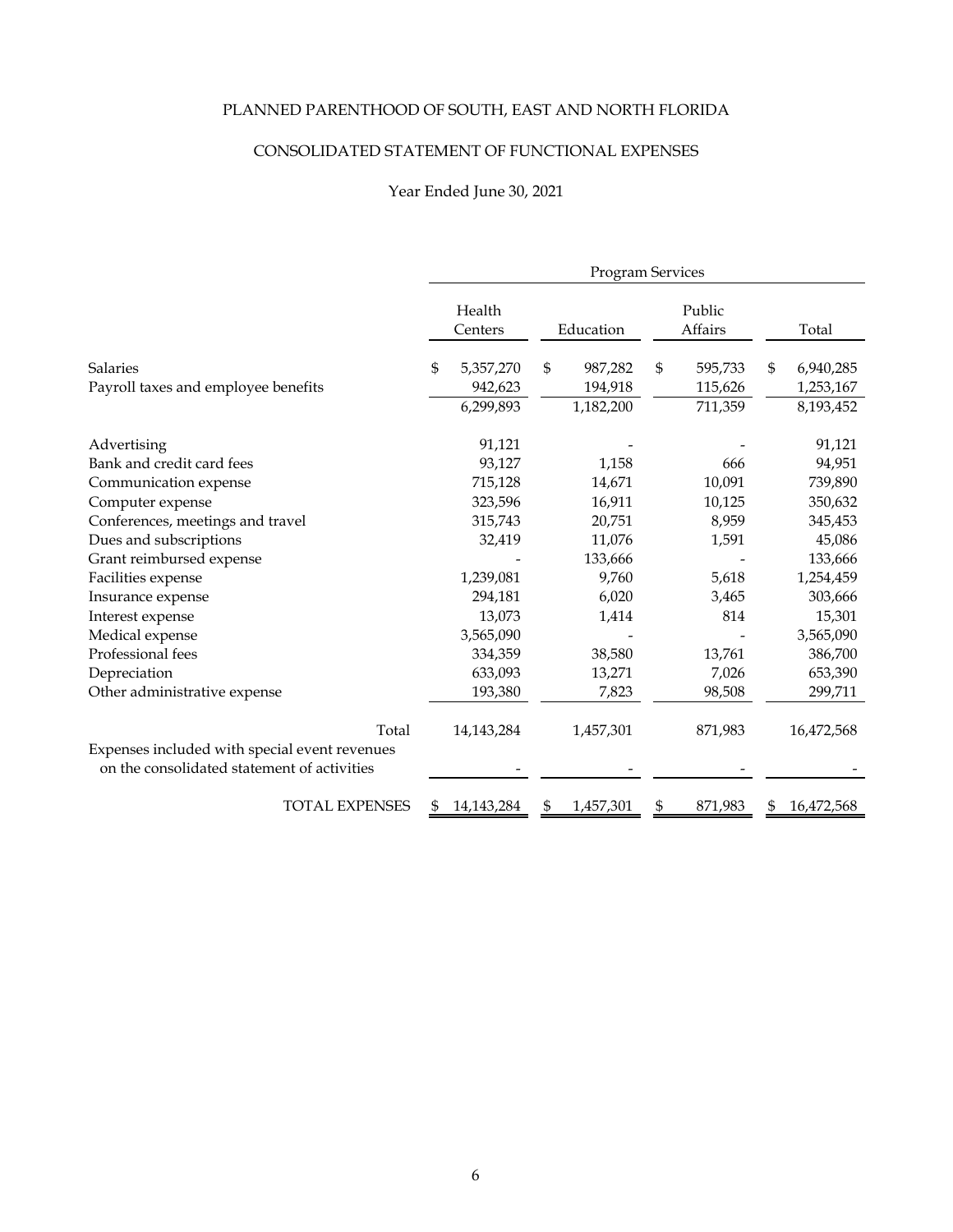| <b>Supporting Services</b> |                                                                                                  |    |                                                                                             |    |                                                                                                      |    |                                                                                                                                              |
|----------------------------|--------------------------------------------------------------------------------------------------|----|---------------------------------------------------------------------------------------------|----|------------------------------------------------------------------------------------------------------|----|----------------------------------------------------------------------------------------------------------------------------------------------|
|                            | Fundraising                                                                                      |    | Management<br>and General                                                                   |    | Total                                                                                                |    | Total<br>Expenses                                                                                                                            |
| \$                         | 914,371<br>165,716<br>1,080,087                                                                  | \$ | 1,815,906<br>626,763<br>2,442,669                                                           | \$ | 2,730,277<br>792,479<br>3,522,756                                                                    | \$ | 9,670,562<br>2,045,646<br>11,716,208                                                                                                         |
|                            | 20<br>6,608<br>9,351<br>19,156<br>8,823<br>3,532<br>8,233<br>5,078<br>1,193<br>124,022<br>10,297 |    | 2,383<br>7,719<br>32,817<br>6,217<br>5,690<br>20,093<br>12,393<br>2,911<br>22,572<br>25,130 |    | 20<br>8.991<br>17,070<br>51,973<br>15,040<br>9,222<br>28,326<br>17,471<br>4,104<br>146,594<br>35,427 |    | 91,141<br>103,942<br>756,960<br>402,605<br>360,493<br>54,308<br>133,666<br>1,282,785<br>321,137<br>19,405<br>3,565,090<br>533,294<br>688,817 |
|                            | 22,724<br>1,299,124                                                                              |    | 11,644<br>2,592,238                                                                         |    | 34,368<br>3,891,362                                                                                  |    | 334,079<br>20,363,930                                                                                                                        |
| \$                         | (12, 805)<br>1,286,319                                                                           | \$ | <u>2,592,238</u>                                                                            | \$ | (12, 805)<br>3,878,557                                                                               | \$ | (12, 805)<br>20,351,125                                                                                                                      |

See notes to consolidated financial statements.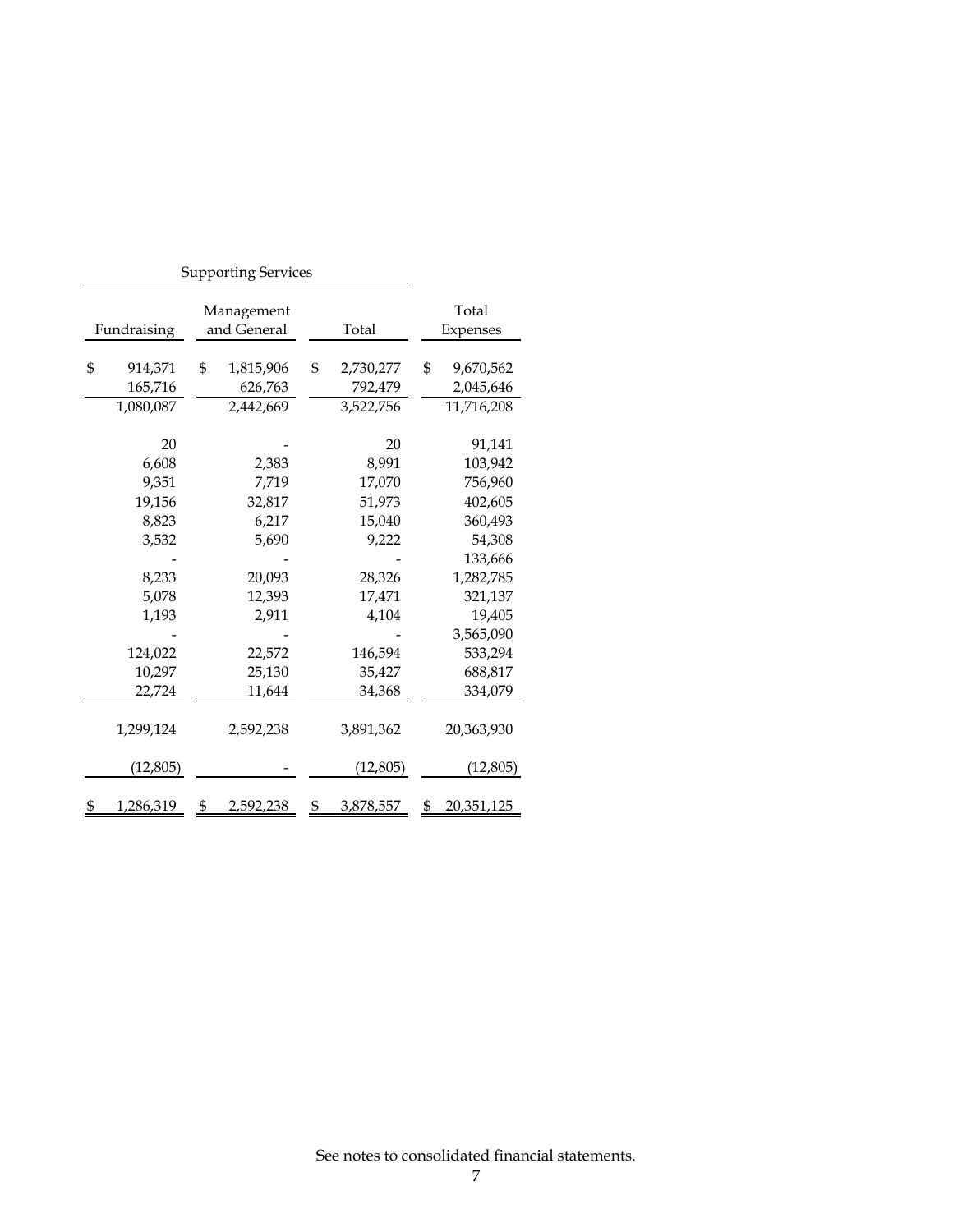## CONSOLIDATED STATEMENT OF FUNCTIONAL EXPENSES

## Nine Months Ended June 30, 2020

|                                                                                              | <b>Program Services</b> |                      |    |                    |    |                          |    |                        |  |
|----------------------------------------------------------------------------------------------|-------------------------|----------------------|----|--------------------|----|--------------------------|----|------------------------|--|
|                                                                                              |                         | Health<br>Centers    |    | Education          |    | Public<br><b>Affairs</b> |    | Total                  |  |
| Salaries                                                                                     | \$                      | 4,115,803            | \$ | 746,377            | \$ | 458,724                  | \$ | 5,320,904              |  |
| Payroll taxes and employee benefits                                                          |                         | 810,783<br>4,926,586 |    | 183,922<br>930,299 |    | 103,347<br>562,071       |    | 1,098,052<br>6,418,956 |  |
| Advertising                                                                                  |                         | 17,812               |    |                    |    | 35,000                   |    | 52,812                 |  |
| Bank and credit card fees                                                                    |                         | 74,585               |    | 862                |    | 496                      |    | 75,943                 |  |
| Communication expense                                                                        |                         | 526,336              |    | 11,314             |    | 8,153                    |    | 545,803                |  |
| Computer expense                                                                             |                         | 185,598              |    | 8,868              |    | 5,101                    |    | 199,567                |  |
| Conferences, meetings, and travel                                                            |                         | 247,242              |    | 30,257             |    | 18,420                   |    | 295,919                |  |
| Dues and subscriptions                                                                       |                         | 44,645               |    | 5,978              |    | 46,506                   |    | 97,129                 |  |
| Grant reimbursed expense                                                                     |                         | 104                  |    | 185,005            |    | 208                      |    | 185,317                |  |
| Facilities expense                                                                           |                         | 930,464              |    | 6,952              |    | 3,998                    |    | 941,414                |  |
| Insurance expense                                                                            |                         | 185,819              |    | 4,421              |    | 2,543                    |    | 192,783                |  |
| Interest expense                                                                             |                         | 2,142                |    | 251                |    | 145                      |    | 2,538                  |  |
| Medical expense                                                                              |                         | 2,807,306            |    |                    |    |                          |    | 2,807,306              |  |
| Professional fees                                                                            |                         | 241,321              |    | 25,178             |    | 49,318                   |    | 315,817                |  |
| Depreciation                                                                                 |                         | 464,180              |    | 10,163             |    | 5,180                    |    | 479,523                |  |
| Other administrative expense                                                                 |                         | 152,413              |    | 4,266              |    | 2,681                    |    | 159,360                |  |
| Total                                                                                        |                         | 10,806,553           |    | 1,223,814          |    | 739,820                  |    | 12,770,187             |  |
| Expenses included with special event revenues<br>on the consolidated statement of activities |                         |                      |    |                    |    |                          |    |                        |  |
| <b>TOTAL EXPENSES</b>                                                                        | \$                      | 10,806,553           | \$ | 1,223,814          |    | 739,820                  | \$ | 12,770,187             |  |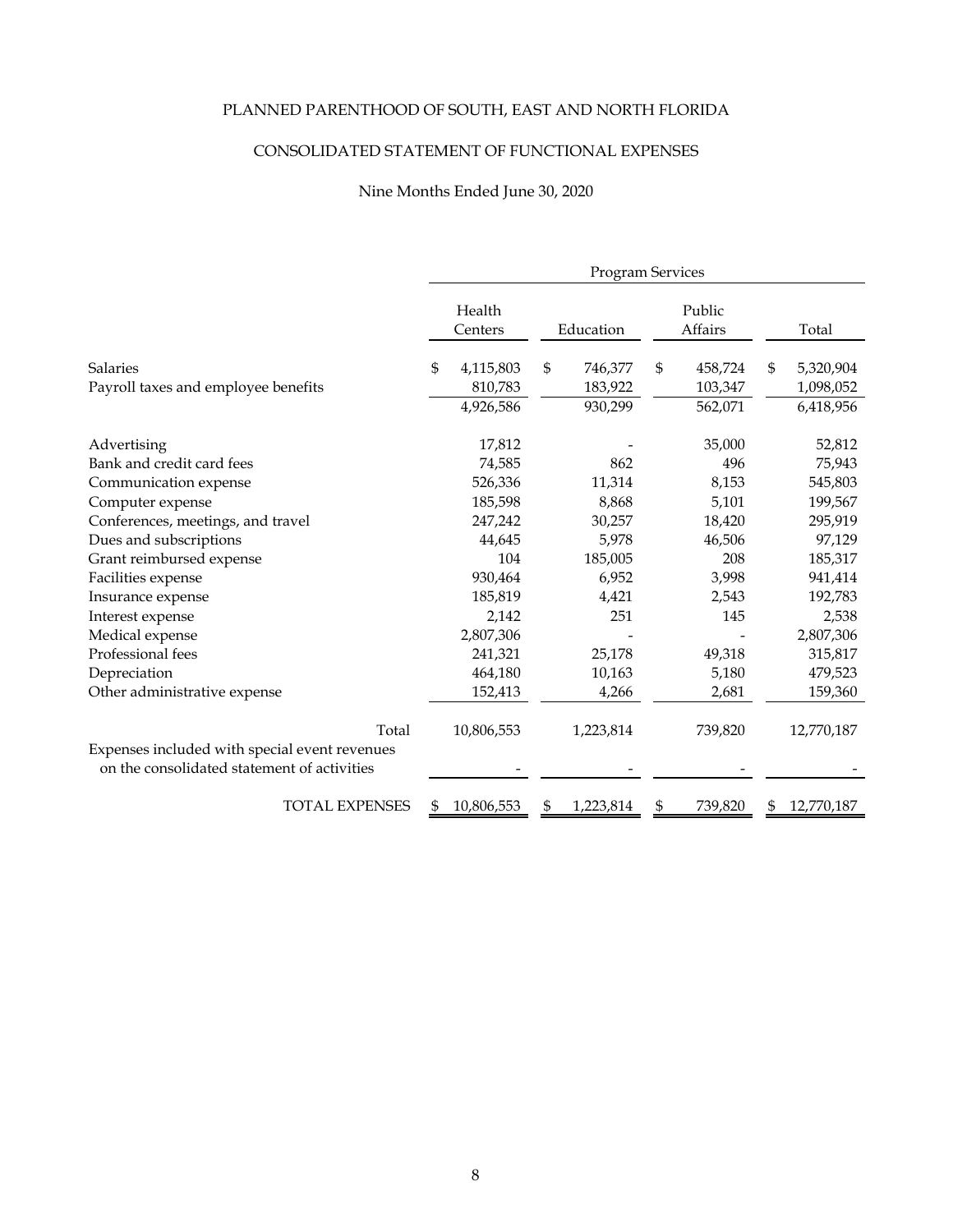| <b>Supporting Services</b> |                            |    |                           |                              |
|----------------------------|----------------------------|----|---------------------------|------------------------------|
| Fundraising                | Management<br>and General  |    | Total                     | Total<br>Expenses            |
| \$<br>681,195<br>136,159   | \$<br>1,361,762<br>507,805 | \$ | 2,042,957<br>643,964      | \$<br>7,363,861<br>1,742,016 |
| 817,354                    | 1,869,567                  |    | 2,686,921                 | 9,105,877                    |
| 6,236<br>11,045<br>7,402   | 1,664<br>6,260             |    | 6,236<br>12,709<br>13,662 | 59,048<br>88,652<br>559,465  |
| 15,632                     | 17,119                     |    | 32,751                    | 232,318                      |
| 33,354                     | 6,735                      |    | 40,089                    | 336,008                      |
| 4,410                      | 10,113                     |    | 14,523                    | 111,652                      |
|                            |                            |    |                           | 185,317                      |
| 80,597                     | 13,420                     |    | 94,017                    | 1,035,431                    |
| 3,721                      | 8,534                      |    | 12,255                    | 205,038                      |
| 212                        | 485                        |    | 697                       | 3,235                        |
|                            |                            |    |                           | 2,807,306                    |
| 123,100                    | 12,166                     |    | 135,266                   | 451,083                      |
| 7,581                      | 17,385                     |    | 24,966                    | 504,489                      |
| 117,439                    | 8,006                      |    | 125,445                   | 284,805                      |
| 1,228,083                  | 1,971,454                  |    | 3,199,537                 | 15,969,724                   |
| (150,214)                  |                            |    | (150,214)                 | (150, 214)                   |
| <u>1,077,8</u> 69          | 1,971,454                  |    | <u>3,049,323</u>          | 15,819,510                   |

See notes to consolidated financial statements.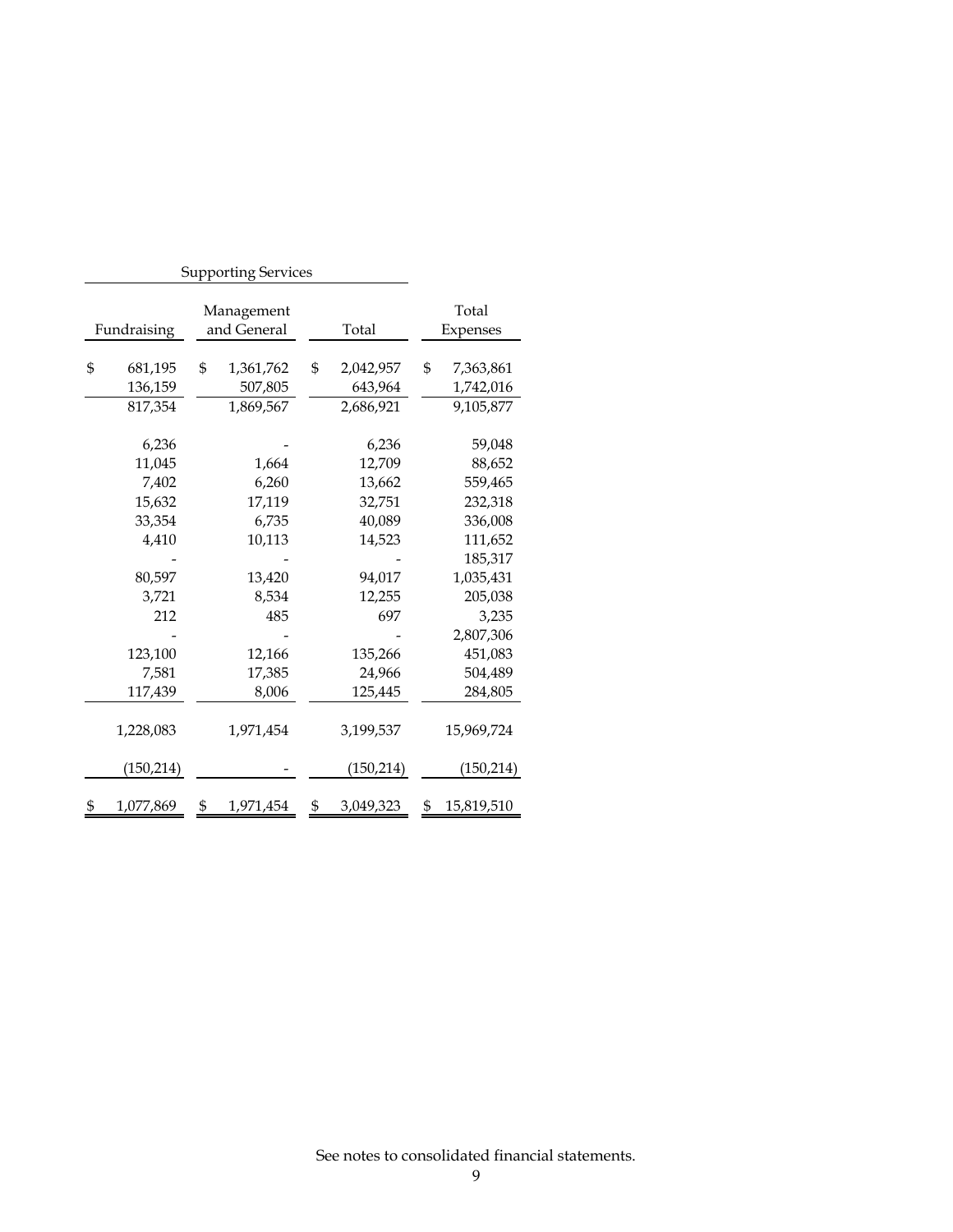## CONSOLIDATED STATEMENTS OF CASH FLOWS

## Year Ended June 30, 2021 and Nine Months Ended June 30, 2020

|                                                      | 2021            | 2020            |
|------------------------------------------------------|-----------------|-----------------|
| <b>CASH FLOWS FROM OPERATING ACTIVITIES</b>          |                 |                 |
| Change in net assets                                 | \$<br>4,574,690 | \$<br>617,963   |
| Adjustments to reconcile change in net assets to     |                 |                 |
| net cash provided by operating activities:           |                 |                 |
| Depreciation                                         | 688,817         | 504,489         |
| Net realized and unrealized gains on investments     | (3,978,903)     | (877, 857)      |
| Change in value of assets held in trust              | (133, 102)      | (3, 472)        |
| Allowance for uncollectible accounts receivable      | 66,651          | (32, 262)       |
| Loss on sale of property and equipment               |                 | 4,805           |
| Changes in operating assets and liabilities:         |                 |                 |
| Receivables                                          | (216, 199)      | 285,812         |
| Inventory                                            | 6,678           | 32,358          |
| Prepaid expenses                                     | 126,597         | (61, 108)       |
| Other assets                                         | (418)           | 7,146           |
| Accounts payable                                     | 395,617         | (100, 536)      |
| Accrued expenses                                     | 128,048         | 107,082         |
| Deferred revenue                                     | (234, 363)      | (211, 847)      |
| Deferred rent                                        | (67, 300)       | (54, 464)       |
| NET CASH PROVIDED BY OPERATING ACTIVITIES            | 1,356,813       | 218,109         |
| <b>CASH FLOWS FROM INVESTING ACTIVITIES</b>          |                 |                 |
| Purchases of property and equipment                  | (1,904,070)     | (721, 502)      |
| Proceeds from sale of property and equipment         |                 | 249             |
| Distributions from assets held in trust              | 15,043          | 15,058          |
| Purchases of investments                             | (24,756,704)    | (12, 404, 616)  |
| Proceeds from sale of investments                    | 24,418,761      | 12,169,399      |
| NET CASH USED IN INVESTING ACTIVITIES                | (2,226,970)     | (941, 412)      |
| <b>CASH FLOWS FROM FINANCING ACTIVITY</b>            |                 |                 |
| Borrowings under note payable                        |                 | 1,940,378       |
| NET CASH PROVIDED BY FINANCING ACTIVITY              |                 | 1,940,378       |
| NET INCREASE (DECREASE) IN CASH AND CASH EQUIVALENTS | (870, 157)      | 1,217,075       |
| Cash and cash equivalents, beginning of year         | 3,757,283       | 2,540,208       |
| CASH AND CASH EQUIVALENTS, END OF YEAR               | \$<br>2,887,126 | \$<br>3,757,283 |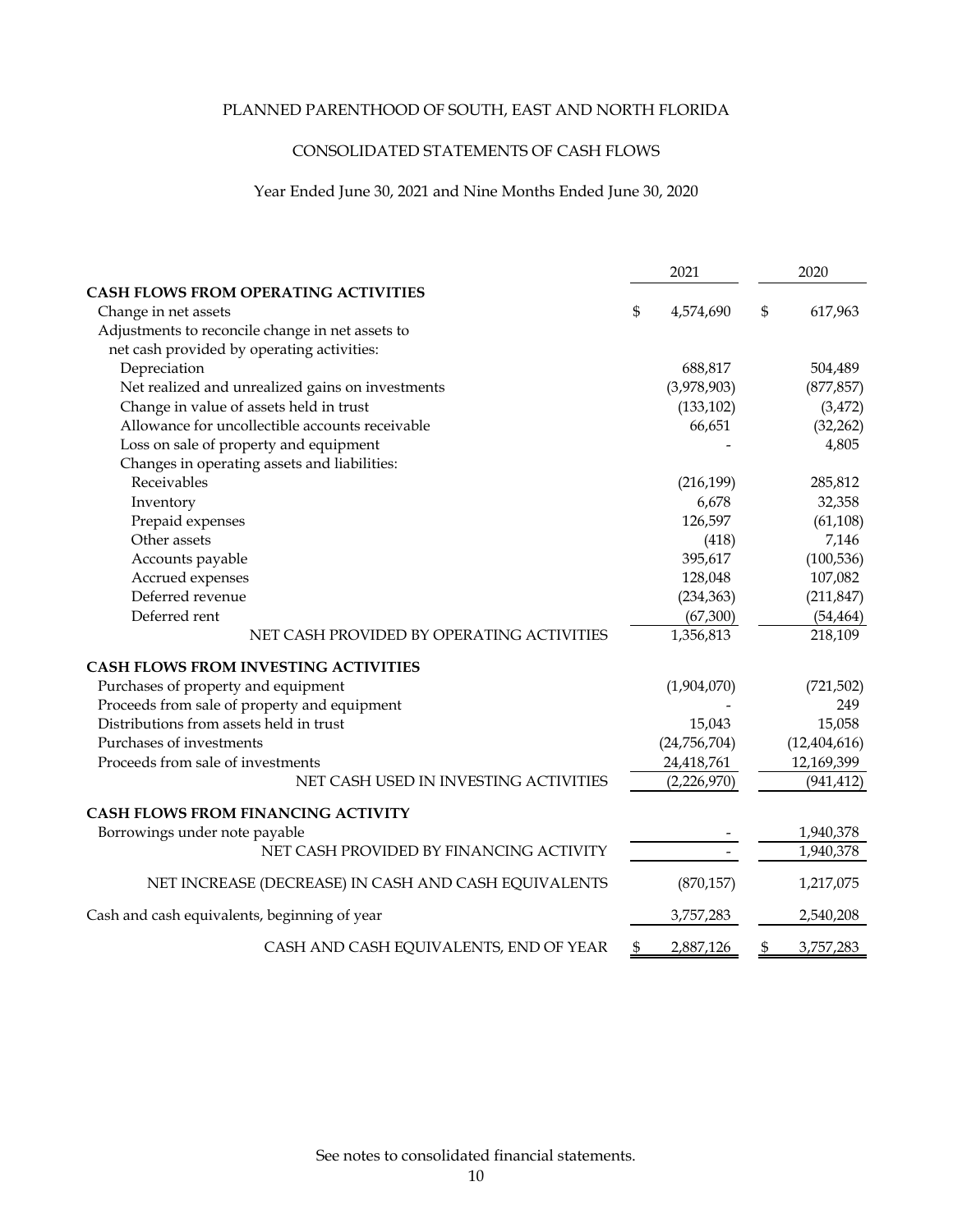#### NOTES TO CONSOLIDATED FINANCIAL STATEMENTS

#### June 30, 2021 and 2020

#### NOTE A - NATURE OF ORGANIZATION AND SIGNIFICANT ACCOUNTING POLICIES

Nature of Organization: Planned Parenthood of South Florida and the Treasure Coast, Inc. d/b/a Planned Parenthood of South, East and North Florida (PPSENF) is a private not-for-profit corporation that operates as an independent affiliate of Planned Parenthood Federation of America, Inc., to which it pays annual membership dues. PPSENF and its subsidiaries, Protection Medical Archive, LLC, Health Services of South Florida, LLC and Edifice Development, LLC, are collectively referred to as the "Organization".

Protection Medical Archive, LLC, a single member LLC owned by PPSENF, was formed in Florida, commenced operations on May 28, 2009 and was dissolved on July 31, 2014. It was formed to manage the archival oversight of patient records for defunct health centers and was reactivated on February 17, 2015 to manage the archival oversight of patient records for the former Planned Parenthood of North Florida.

Health Services of South Florida, LLC, a single member LLC owned by PPSENF, was formed in Florida and commenced operations April 10, 2012. It was formed to provide family planning, reproductive health and preventative health services.

Edifice Development, LLC, a single member LLC owned by PPSENF, was formed in Delaware and commenced operations February 1, 2016. It was formed to construct and own a clinic building.

The Organization believes in the fundamental right of each individual to manage his or her fertility. The Organization also believes each individual has the right to privacy and respect. The Organization believes that respect and value for diversity in the Organization and the community is essential to each individual's well-being. The Organization further believes that voluntary self-determination and universal access to sexual health services will enhance the quality of life of all individuals. Based on these convictions, the mission of the Organization is to provide comprehensive sexual health care through direct services and education; protect and respect the essential privacy, rights, dignity, and culture of each individual; and advocate public policies which preserve those rights and ensure access to services.

Organizational Structure: Founded in 1971, the Organization provides family planning services, reproductive healthcare, outreach, sexual health education, teen pregnancy prevention programs, and advocacy in Palm Beach, Broward, Miami-Dade, St. Lucie, Duval, Alachua and Leon counties. The Organization is held to Planned Parenthood Federation of America brand standards, assuring compliance with clinical, fiscal, fundraising, Board and administrative standards. The Organization is supported primarily through donor contributions, fundraising events, grants, and patient fees. For the year ended June 30, 2021 and the nine months ended June 30, 2020, approximately 43% and 47% of the Organization's revenues were derived from patient fees earned in its health centers.

Principles of Consolidation: The accompanying consolidated financial statements include the accounts of PPSENF and its subsidiaries, Protection Medical Archive, LLC, Health Services of South Florida, LLC and Edifice Development, LLC. All significant intra-entity balances have been eliminated in consolidation.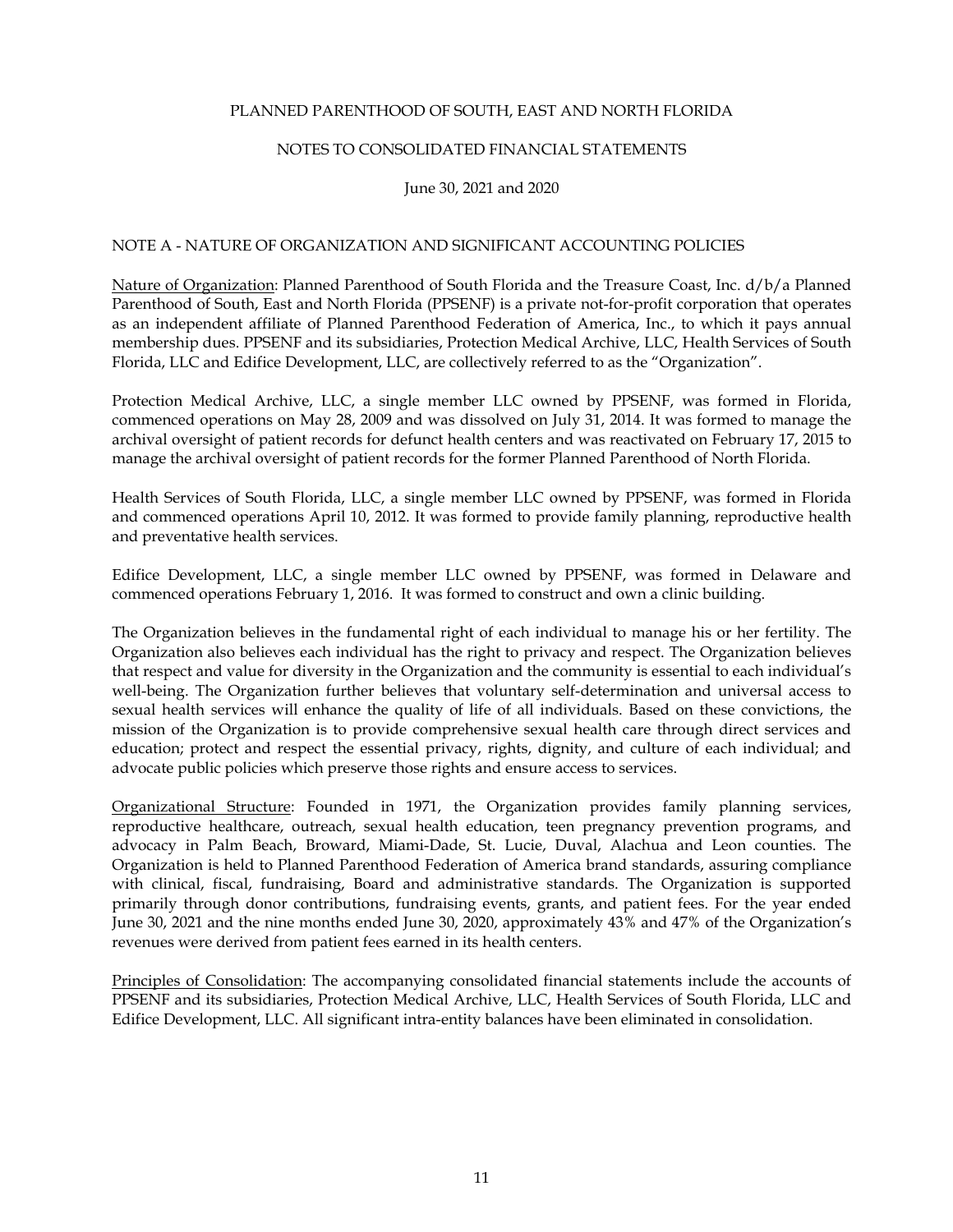#### NOTES TO CONSOLIDATED FINANCIAL STATEMENTS

#### June 30, 2021 and 2020

#### NOTE A - NATURE OF ORGANIZATION AND SIGNIFICANT ACCOUNTING POLICIES (Continued)

Fiscal Year: The Organization changed its fiscal year end from September 30th to June 30th during 2020, resulting in a nine month period ended June 30, 2020.

Liquidity: The Organization's assets and liabilities have been sequenced in the consolidated statements of financial position according to their nearness of conversion to cash and the nearness of their maturity and resulting use of cash, respectively.

Basis of Presentation: The accompanying consolidated financial statements have been prepared on the accrual basis of accounting. Net assets and revenue, gains and losses of the Organization are classified and reported based on the existence or absence of donor-imposed restrictions as follows:

*Net Assets Without Donor Restrictions* are resources generated from operations, donations received without donor-imposed restrictions and donations where the donor restrictions were met or have lapsed.

*Net Assets With Donor Restrictions* are resources whose use by the Organization has been limited by donors to a specific time-period, purpose or in perpetuity.

Net assets of the restricted class are created only by donor-imposed restrictions on their use. All other net assets, including Board designated or appropriated amounts, are legally unrestricted, and are reported as net assets without donor restrictions.

Cash and Cash Equivalents: The Organization considers money market mutual fund accounts that are not held for long-term investment purposes to be cash equivalents. The Organization maintains its cash in deposit and money market accounts with financial institutions which, at times, may exceed federally insured limits. The Organization has not experienced any losses in such accounts. The total uninsured cash balance at June 30, 2021 and 2020, was approximately \$2,725,000 and \$3,576,000, respectively.

Receivables: Receivables of the Organization consist of amounts due from private insurance and patients for services rendered, pledges, bequests, contributions from related parties and grants receivable from governmental entities and other organizations. An allowance for uncollectable accounts is provided for receivables where there is a question as to the ultimate collectability. In evaluating the collectability of patient accounts receivable, the Organization analyzes its past history and identifies trends for each of its health centers and the services provided, to estimate the appropriate allowance for uncollectable accounts. Management regularly reviews data about these trends and services provided in evaluating the sufficiency of the allowance for uncollectable accounts. Receivables are written off when management has determined that the amount will not be collected. Collections on accounts previously written off are included in income when received. The Organization records insurance receivables net of a contractual allowance. The Organization estimates the contractual allowance on a payor specific basis, given its interpretation of the applicable regulations, or contractual terms, however, the services rendered and the resulting reimbursement are often subject to interpretation. These interpretations sometimes result in payments that differ from the Organization's estimates.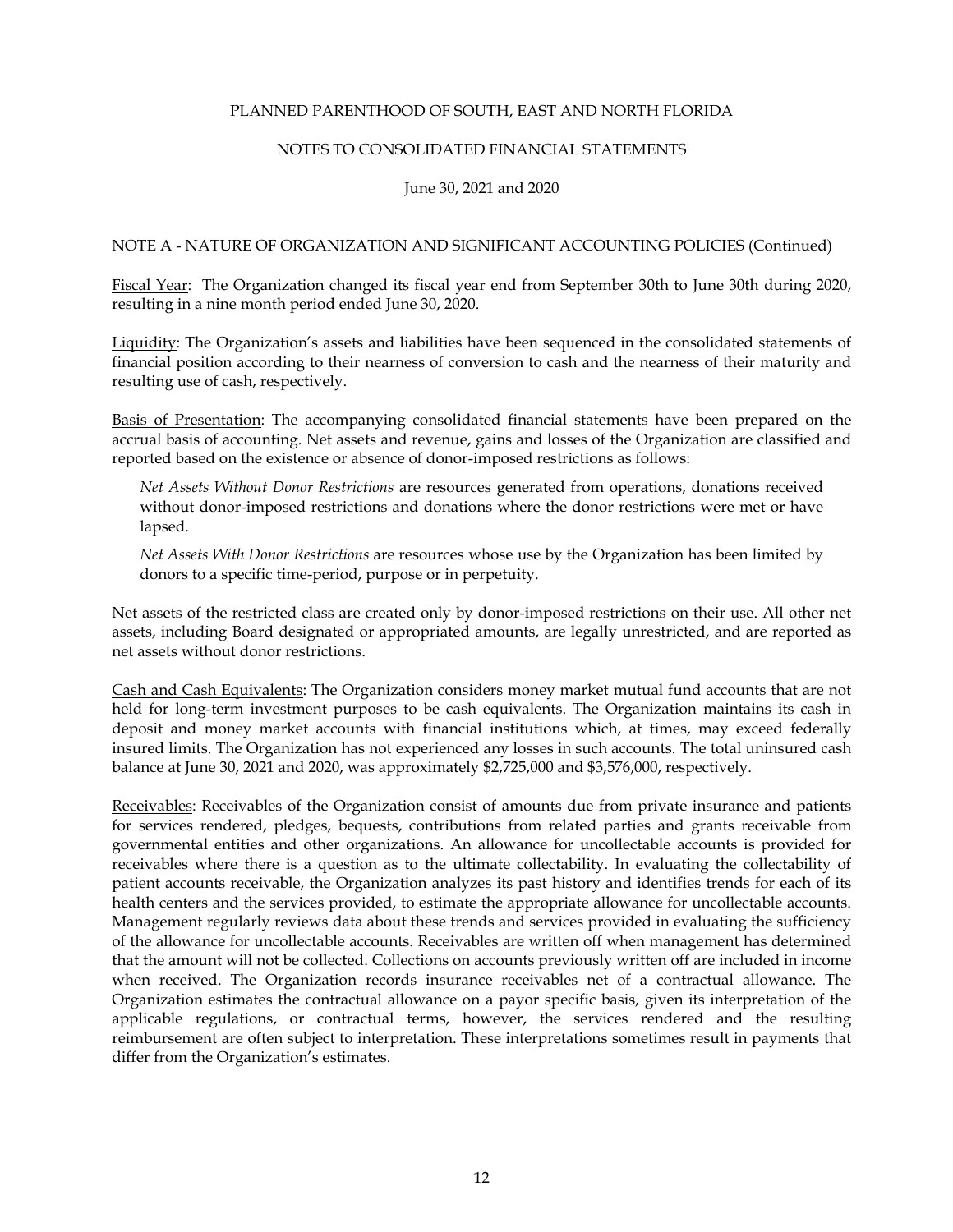#### NOTES TO CONSOLIDATED FINANCIAL STATEMENTS

#### June 30, 2021 and 2020

#### NOTE A - NATURE OF ORGANIZATION AND SIGNIFICANT ACCOUNTING POLICIES (Continued)

Inventory: Inventory, which consists primarily of medications and supplies, is stated at the lower of cost (first-in, first-out method) or market value.

Investments: Investments are presented in the consolidated financial statements at fair value, using quoted market prices for publicly traded securities and other relevant information generated by market transactions. The Organization invests in equity and fixed income securities; equity mutual funds; and, exchange traded funds (ETFs). Investments also include temporary cash held by the Organization's investment manager in cash and money market mutual funds pending future investment. The Organization contracts with an investment manager to perform ongoing investment functions. Investments are held by the investment manager for the benefit of the Organization, but are not insured or collateralized.

Investment transactions are recorded on a trade date basis. Interest income is recorded on the accrual basis and dividend income is recorded on the ex-dividend date. Realized and unrealized gains and losses are included in the change in net assets without donor restrictions in the accompanying consolidated statements of activities, unless their use is restricted by donor stipulation.

Assets Held in Trust: Assets held in trust consist of assets held and invested by The Community Foundation for Northeast Florida (the "Community Foundation") for the benefit of the Organization. The Organization's assets consist of its proportionate share of the Community Foundation's pooled investments and are reported at fair value as reported by the Community Foundation. The Community Foundation also holds assets with a fair value of approximately \$198,000, that were donated to the Community Foundation on behalf of the Organization, but for which the donors granted the Community Foundation variance power. Accordingly, these assets are not recorded in the accompanying consolidated financial statements because future distributions to the Organization are at the discretion of the Community Foundation. Amounts distributed from this fund are recorded by the Organization as contribution income.

Property and Equipment: Property and equipment over \$1,000 is capitalized and stated at cost, if purchased by the Organization or at the fair value of the asset on the date of the gift, if received as a donation. Donated assets are reported as support without donor restrictions unless the donor has restricted the donated asset to a specific purpose. Assets donated with explicit restrictions regarding their use and contributions of cash that must be used to acquire property and equipment are reported as net assets with donor restrictions. Absent donor stipulations regarding how long donated assets must be maintained, the Organization reports expirations of donor restrictions when the donated or acquired assets are placed in service as instructed by the donor. The Organization reclassifies net assets with donor restrictions to net assets without donor restrictions at that time. Depreciation is recorded using the straight-line method over the estimated useful lives of the assets as follows: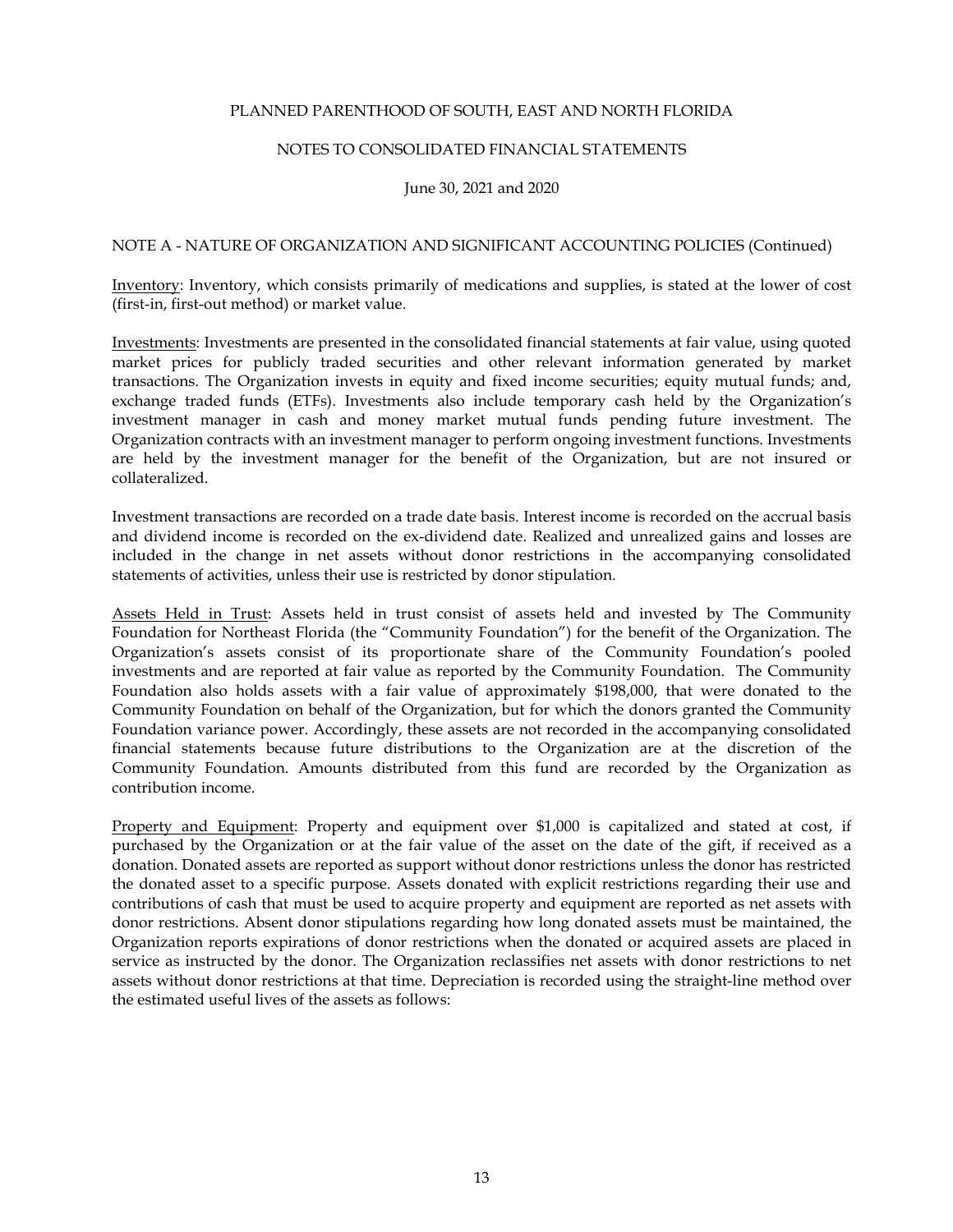#### NOTES TO CONSOLIDATED FINANCIAL STATEMENTS

#### June 30, 2021 and 2020

#### NOTE A - NATURE OF ORGANIZATION AND SIGNIFICANT ACCOUNTING POLICIES (Continued)

| Assets                    | <b>Useful Lives</b>  |
|---------------------------|----------------------|
| Building and improvements | 40 years             |
| Land improvements         | 20 years             |
| Medical equipment         | 2-7 years            |
| Furniture and equipment   | 5-10 years           |
| Vehicles                  | 5-8 years            |
| Leasehold improvements    | Lesser of life of    |
|                           | assets or lease term |

Deferred Revenue: Deferred revenue consists of amounts received in advance for future special events and grant funds received for which allowable expenditures have not yet been incurred or related conditions have not been met.

Deferred Rent: Deferred rent is comprised of the difference between the actual rental payments due under long-term operating leases and the straight-line rent expense recorded under U.S. generally accepted accounting principles.

Revenue Recognition: The Organization recognizes revenue from providing patient services in its health centers and from special events in accordance with ASU 2014-09, *Revenue from Contracts with Customers (Topic 606)*. The revenue recognition principles of this ASU apply only to exchange transactions and not to contributions, certain grants and other nonreciprocal transfers to the Organization. The Organization has three main sources of revenue, excluding contributions: health center fees, special events and grants.

Health center revenue is earned and recognized at the point in time when services are rendered. Patient service revenue is recorded at established billing rates or at the estimated amount realizable under agreements with third-party payors. Contractual adjustments under third-party reimbursement programs represent the difference between the established rates for services and amounts reimbursed by third-party payors and are included as a reduction of health center revenue. Revenue from self-pay patients was approximately 60% and 64% of total health center patient revenue for 2021 and 2020, respectively. Special events income equal to the fair value of direct benefits to donors, and contribution income for the excess received, is recognized at the point in time when the event takes place. Ticket sales and sponsorships received in advance of an event are recorded as deferred revenue until such time as the event takes place. Deferred revenue related to special events at June 30<sup>th</sup> is generally recognized in the subsequent fiscal year. Revenues from health centers and special events are presented separately in the consolidated statements of activities.

The beginning and ending contract balances related to contract revenue were as follows at June 30, 2021, June 30, 2020 and September 30, 2019:

|                                 |     | 2021       | 2020    | 2019          |         |
|---------------------------------|-----|------------|---------|---------------|---------|
| Receivables<br>Deferred revenue | \$. | 533.416 \$ | 671.149 | $\mathcal{S}$ | 610.649 |
| related to special events       |     | 35,350     | 25,000  |               | 129,600 |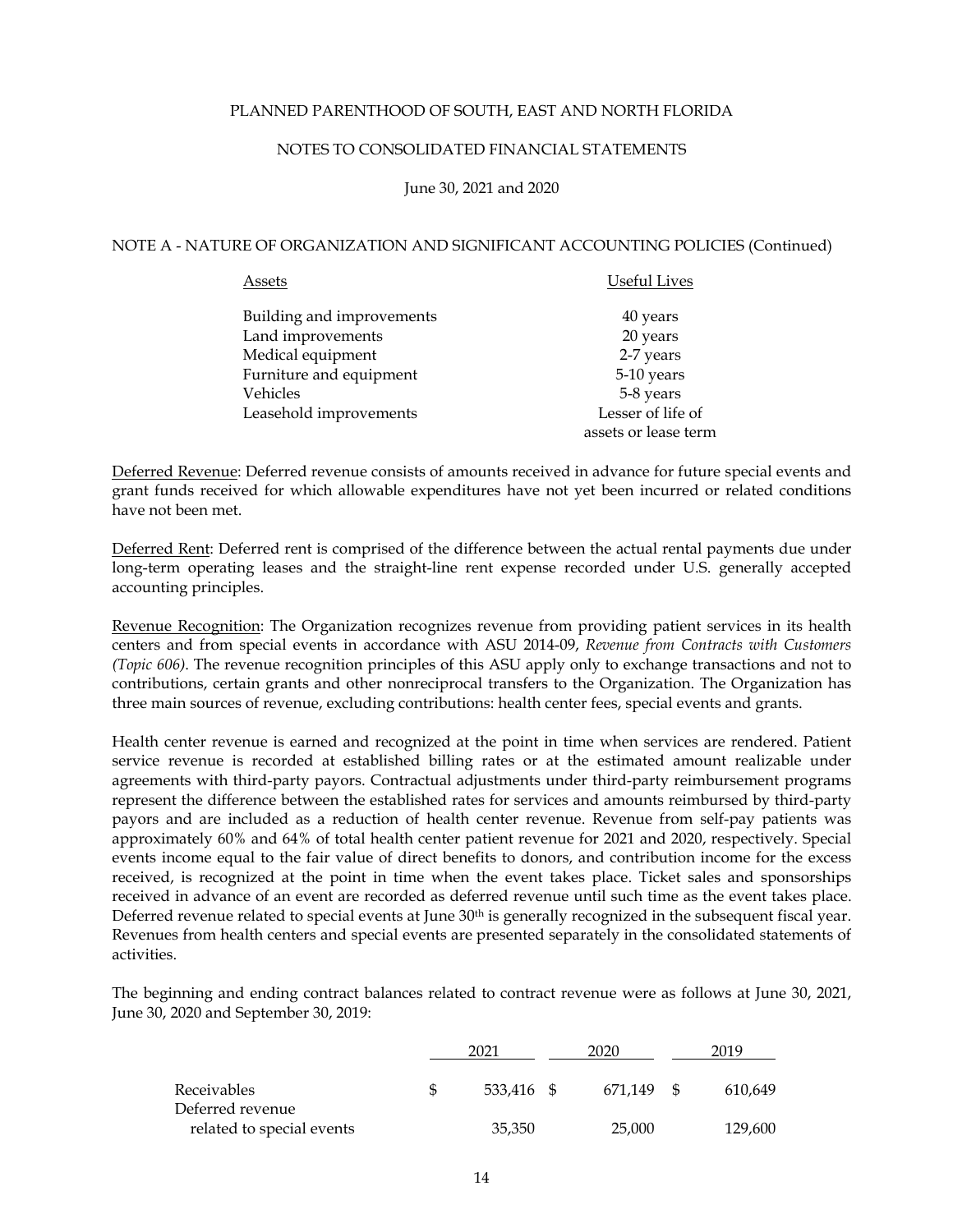#### NOTES TO CONSOLIDATED FINANCIAL STATEMENTS

#### June 30, 2021 and 2020

#### NOTE A - NATURE OF ORGANIZATION AND SIGNIFICANT ACCOUNTING POLICIES (Continued)

A portion of the Organization's revenue is received from federal, state, private and related party grants. Federal and state grant revenue is generally derived from cost-reimbursable contracts and grants, which are conditioned upon certain performance requirements and/or the incurrence of allowable qualifying expenses. Amounts received are recognized as revenue when the Organization has incurred expenditures in compliance with specific contract or grant provisions. All current federal and state grants are on a cost reimbursement basis. Private and related party grants are often received in advance and include certain conditions that limit the Organization's discretion on how the funds may be used. Amounts received prior to incurring qualifying expenditures are considered refundable advances and are shown as deferred revenue in the consolidated statements of financial position. At June 30, 2021 and 2020, the Organization has refundable advances included in deferred revenue totaling approximately \$642,000 and \$408,000, respectively, because qualifying expenditures have not yet been incurred. These amounts are expected to be incurred in the subsequent fiscal year.

Contributions received, including unconditional promises to give, are recognized as revenue when received. Bequests are recorded as revenue when written communication is received by the Organization and the amount to be received is estimable and unconditional. Conditional promises to give are not included as support until the conditions are substantially met. Contributions collectable more than one year in the future are recorded at their discounted present value based on a risk free interest rate. Amortization of the present value discount is included in contribution revenue. All contributions are considered to be available for unrestricted use unless specifically restricted by the donor. Amounts received that are restricted by the donor for use in future periods, specific purposes, or investment in perpetuity are reported as changes in net assets with donor restrictions. When a donor restriction expires, that is, when a stipulated time restriction ends or purpose restriction is accomplished, net assets with donor restrictions are reclassified to net assets without donor restrictions and reported in the consolidated statements of activities as net assets released from restrictions.

Grants: The Organization receives various grants from federal, state, and local agencies for program and supporting services expenses. These grants are on a cost reimbursement or fee for service basis, including recoverable overhead. The revenue from grants is considered earned and recognized in the consolidated statements of activities when expenditures are made for allowable purposes under the grant. Grants generally require the fulfillment of certain conditions as set forth in each agreement. Amounts received or receivable from grantor agencies are subject to audit by those agencies and any disallowed expenses, including amounts already received, might constitute a liability of the Organization for return of those funds. Management believes that the Organization has met all requirements and objectives of the grantor agencies and considers it unlikely that any material amount of funds would be returned.

Donated Services: Donated services are recognized as contributions if the services: (a) create or enhance non-financial assets or (b) require specialized skills, are performed by people with those skills, and would otherwise have been purchased. Donated services are reflected in the consolidated financial statements at their estimated fair value at the date of receipt. However, many individuals volunteer their time and perform a variety of tasks that do not require specialized skills to assist the Organization in carrying out its mission, which are not recorded in the consolidated financial statements. There were no donated services required to be recorded in the accompanying consolidated statements of activities for 2021 or 2020.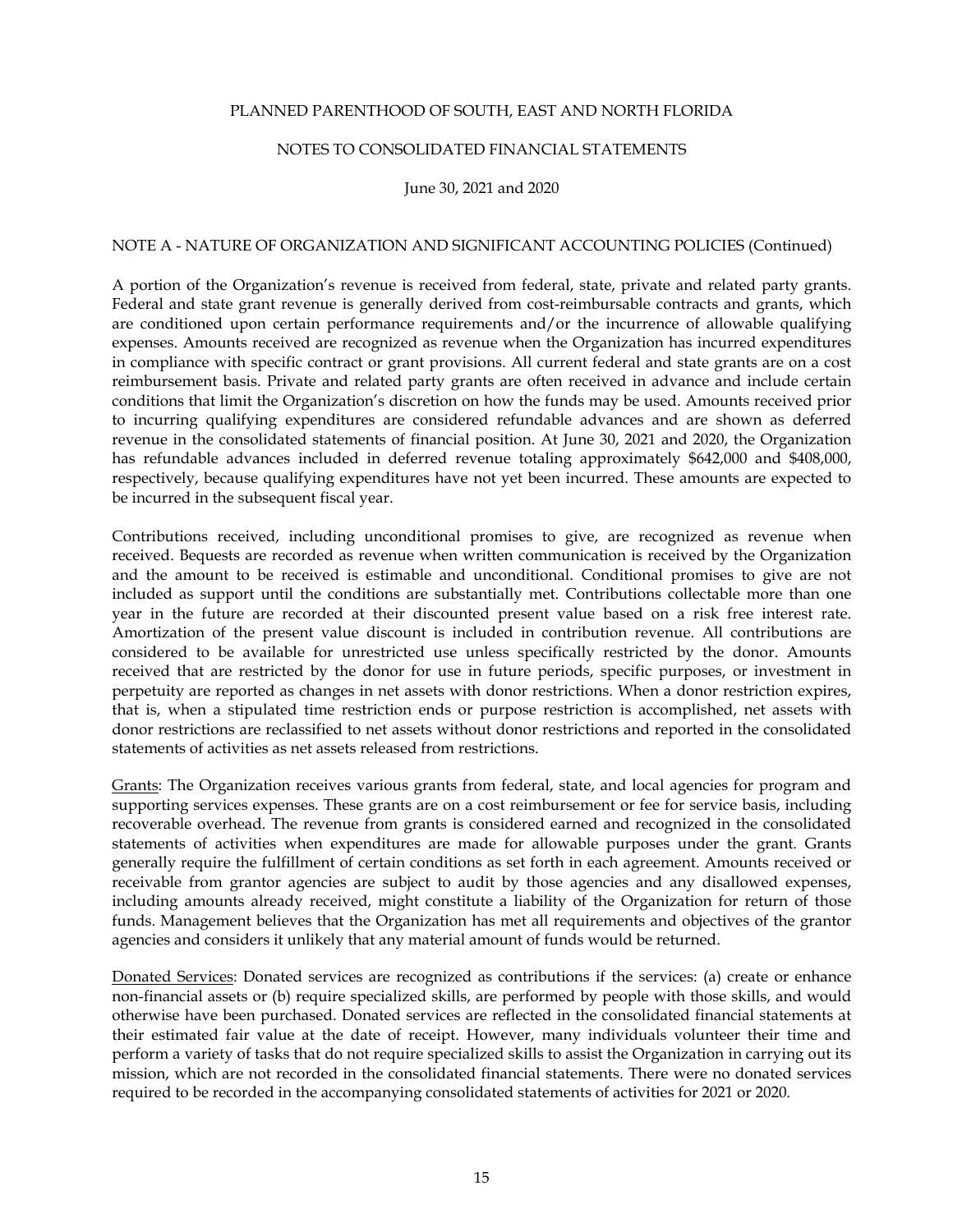#### NOTES TO CONSOLIDATED FINANCIAL STATEMENTS

#### June 30, 2021 and 2020

#### NOTE A - NATURE OF ORGANIZATION AND SIGNIFICANT ACCOUNTING POLICIES (Continued)

Advertising: Advertising costs are charged to expense as incurred. Total advertising costs expensed for 2021 and 2020, amounted to \$91,141 and \$59,048, respectively.

Compensated Absences: The Organization combines all compensated absence categories into one program called Paid Time Off (PTO). The Organization accrues unused PTO when earned by employees. Employees of the Organization may accumulate unused PTO after one year of service depending on their job classification and length of service. Accumulated PTO is payable to employees with one or more years of service, upon either termination or retirement with proper notice, at 75% of their pay rate on that date.

Functional Allocation of Expenses: The costs of providing the various programs and other activities of the Organization have been summarized on a functional basis in the accompanying consolidated statements of activities and in the consolidated statements of functional expenses. Accordingly, specific costs are charged to the program in which costs were incurred. Non-specific program costs are allocated among the programs and supporting services benefited. Expenses are allocated on the basis of time and effort.

Income Taxes: The Organization is exempt from income taxes under Section  $501(c)(3)$  of the Internal Revenue Code. Protection Medical Archive, LLC, Health Services of South Florida, LLC and Edifice Development, LLC, are disregarded entities for federal income tax purposes. Therefore, no provision for income taxes has been reflected in the Organization's consolidated financial statements.

The Organization evaluates its uncertain tax positions in accordance with FASB ASC 740, *Income Taxes*, which states that management's determination of the taxable status of an entity, including its status as a tax-exempt entity, is a tax position subject to the standards required for accounting for uncertainty in income taxes. Management does not believe that the Organization has any significant uncertain tax positions that would be material to the consolidated financial statements. The Organization remains subject to examinations by major tax jurisdictions for tax years ending after September 30, 2017.

Litigation: In the ordinary course of business, the Organization is periodically involved in litigation and/or disputes. Management, in consultation with legal counsel, does not believe that the outcome of such matters will materially affect the Organization's financial position.

Changes in Accounting Principles: The Financial Accounting Standards Board (FASB) issued ASU 2014-09, *Revenue from Contracts with Customers,* which clarifies the principles for recognizing revenue by creating common revenue recognition guidance for U.S. GAAP. The core principle of the new guidance is that an entity should recognize revenue to depict the transfer of promised goods or services to customers in an amount that reflects the consideration to which the entity expects to be entitled for those goods and services. This standard was effective for the Organization for the year ending June 30, 2021. The Organization's revenue recognition principles are described under Revenue Recognition.

The ASU was applied using the modified retrospective method. There were no changes to the previously reported change in net assets or total net assets for 2020 as a result of implementing ASU 2014-09.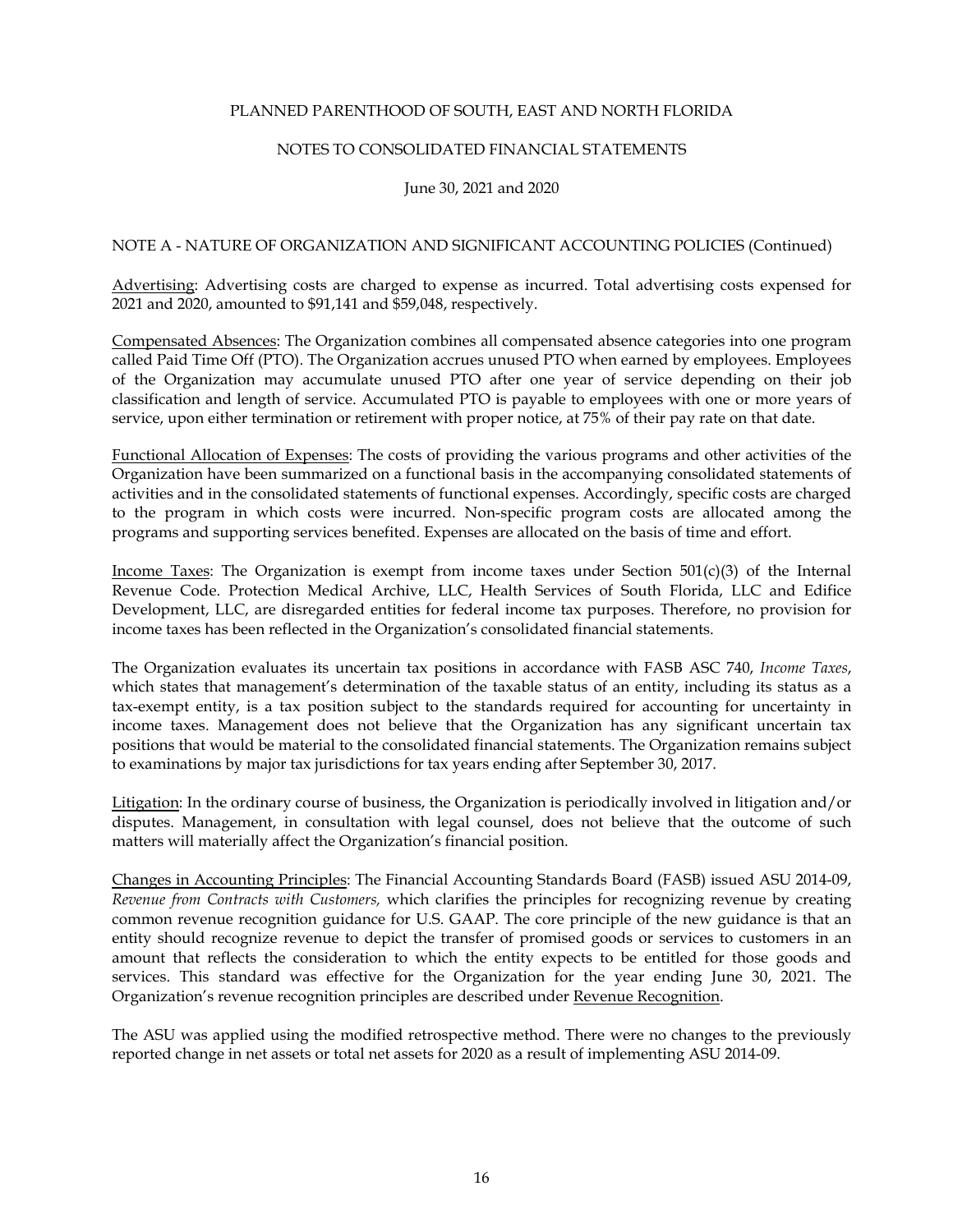#### NOTES TO CONSOLIDATED FINANCIAL STATEMENTS

#### June 30, 2021 and 2020

#### NOTE A - NATURE OF ORGANIZATION AND SIGNIFICANT ACCOUNTING POLICIES (Continued)

Recent Accounting Pronouncements: The FASB has issued the following accounting pronouncements that will affect the Organization in future years. Management has not completed its analysis of the effects of the following updates:

ASU 2016-02, *Leases*, requires lessees to record right-of-use assets and lease liabilities arising from most operating leases on the consolidated statement of financial position. The standard will be effective for the Organization for the year ending June 30, 2022 and must be adopted using a modified retrospective method.

ASU 2020-07, *Presentation and Disclosures by Not-for-Profit Entities for Contributed Nonfinancial Assets*, requires contributions of nonfinancial assets to be shown as a separate line item in the statement of activities, as well as certain required disclosures. The standard will be effective for the Organization for the year ending June 30, 2022.

Use of Estimates: The preparation of consolidated financial statements in conformity with U.S. generally accepted accounting principles requires management to make estimates and assumptions that affect the reported amounts of assets and liabilities and disclosure of contingent assets and liabilities at the date of the consolidated financial statements and the reported amounts of revenue and expenses during the reporting period. Actual results could differ from those estimates.

Subsequent Events: The Organization has evaluated subsequent events through November 11, 2021 which is the date the consolidated financial statements were available to be issued.

#### NOTE B - LIQUIDITY AND AVAILABILITY

The following table reflects the Organization's financial assets at June 30, 2021 and 2020, available to meet general expenditures within one year of the consolidated statement of financial position date. The Organization considers contributions with donor restrictions for use in current programs which are ongoing, major, and central to its operations and expected to be used within one year to be available to meet cash needs for general expenditures within one year. General expenditures include administrative and general expenses, fundraising expenses and all expenditures related to its ongoing program related activities that are not supported by patient charges. Contributions to the Organization's 2<sup>nd</sup> Century Campaign consist of funds to be used in current and future periods. Financial assets of the Campaign are considered available for general expenditure within one year, when the Board approves the annual budget which includes Campaign expenditures.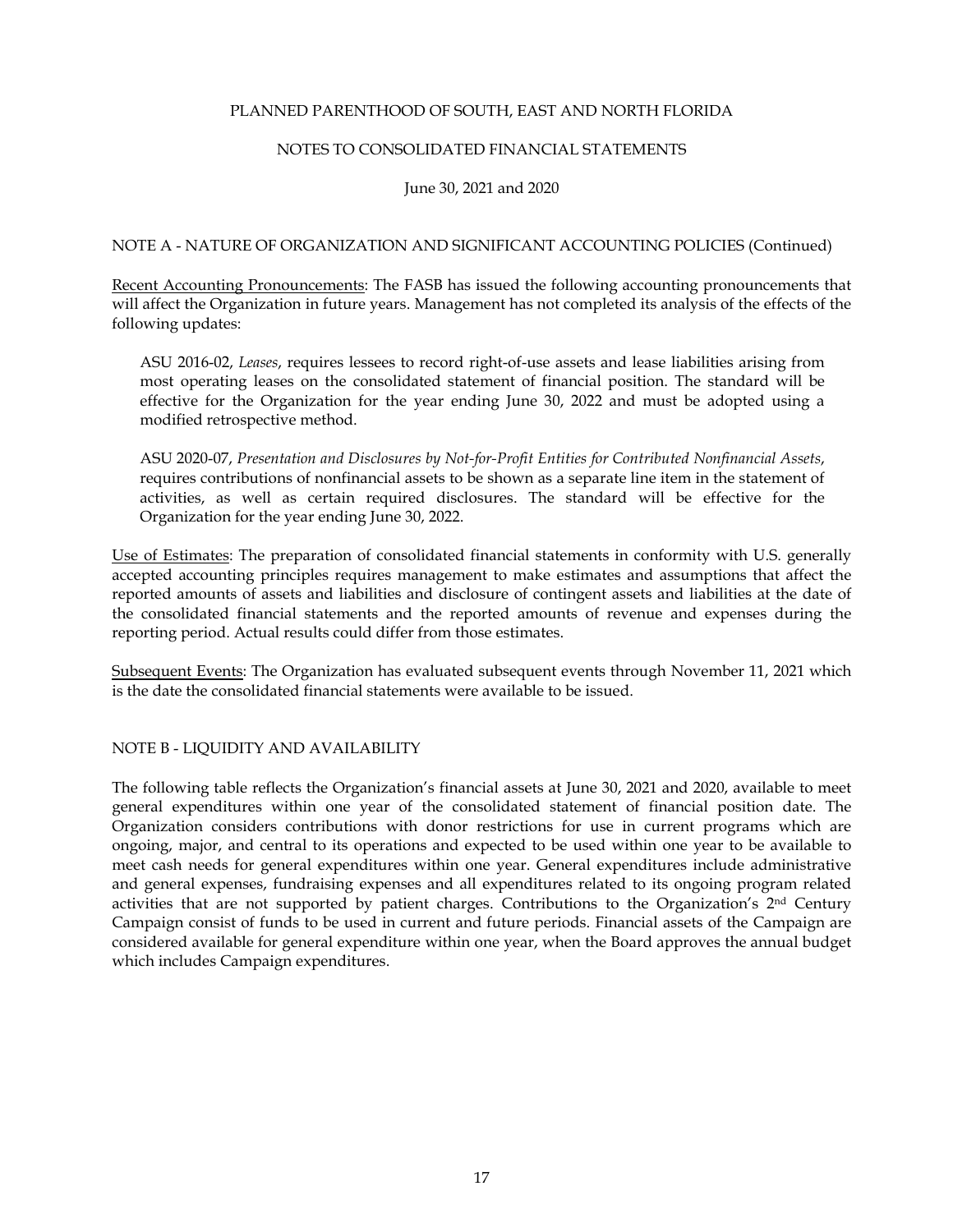## NOTES TO CONSOLIDATED FINANCIAL STATEMENTS

#### June 30, 2021 and 2020

#### NOTE B - LIQUIDITY AND AVAILABILITY (Continued)

|                                                                                                              | 2021            |      | 2020       |
|--------------------------------------------------------------------------------------------------------------|-----------------|------|------------|
| <b>Assets Without Donor Restrictions</b>                                                                     |                 |      |            |
| Cash and cash equivalents                                                                                    | \$<br>2.887.126 | - \$ | 3,757,283  |
| Receivables                                                                                                  |                 |      |            |
| Accounts                                                                                                     | 533,416         |      | 671,149    |
| Grants                                                                                                       | 104,559         |      | 94,405     |
| Interest                                                                                                     | 36,817          |      | 35,997     |
| Related party                                                                                                | 1,905,943       |      |            |
| Other                                                                                                        | 41,358          |      | 93,670     |
| Contributions and bequests receivable without donor                                                          |                 |      |            |
| purpose restrictions due in less than one year                                                               | 50              |      | 1,482,023  |
| Board approved 2 <sup>nd</sup> Century Campaign expenditures<br>Board approved spending from investments not | 3,087,814       |      | 3,172,601  |
| related to the 2 <sup>nd</sup> Century Campaign                                                              | 1,255,508       |      | 1,161,756  |
|                                                                                                              | 9,852,591       | \$   | 10,468,884 |

The Organization regularly monitors liquidity required to meet its operating needs and other contractual commitments, while also striving to maximize the investment of its available funds. Operating expenses are generally paid from cash and cash equivalents, investment earnings and current revenues and support. Additional cash needs may be met by liquidating long-term investments not held for donor restricted purposes, if necessary.

#### NOTE C - ACCOUNTS AND CONTRIBUTIONS RECEIVABLE

Accounts and contributions receivable consist of the following at June 30, 2021 and 2020:

|                                                                         |                               | 2021                                      |     | 2020                                |
|-------------------------------------------------------------------------|-------------------------------|-------------------------------------------|-----|-------------------------------------|
| <b>Accounts Receivable</b><br>Less allowance for uncollectible accounts |                               | \$<br>648,499<br>(115,083)                | \$  | 719,581<br>(48, 432)                |
|                                                                         | Accounts Receivable, net      | \$<br>533,416                             |     | 671.149                             |
| <b>Contributions Receivable</b><br>Pledge amounts due in:               |                               |                                           |     |                                     |
| Less than one year<br>One to five years                                 |                               | \$<br>1,708,159<br>1,265,019<br>2,973,178 | \$. | 2,498,495<br>2,114,506<br>4,613,001 |
| Less discount to present value                                          |                               | (71, 267)                                 |     | (133,766)                           |
|                                                                         | Contributions Receivable, net | \$<br>2.901.91                            |     |                                     |

Contributions receivable due after one year are discounted at rates ranging from 0.23% to 2.96%.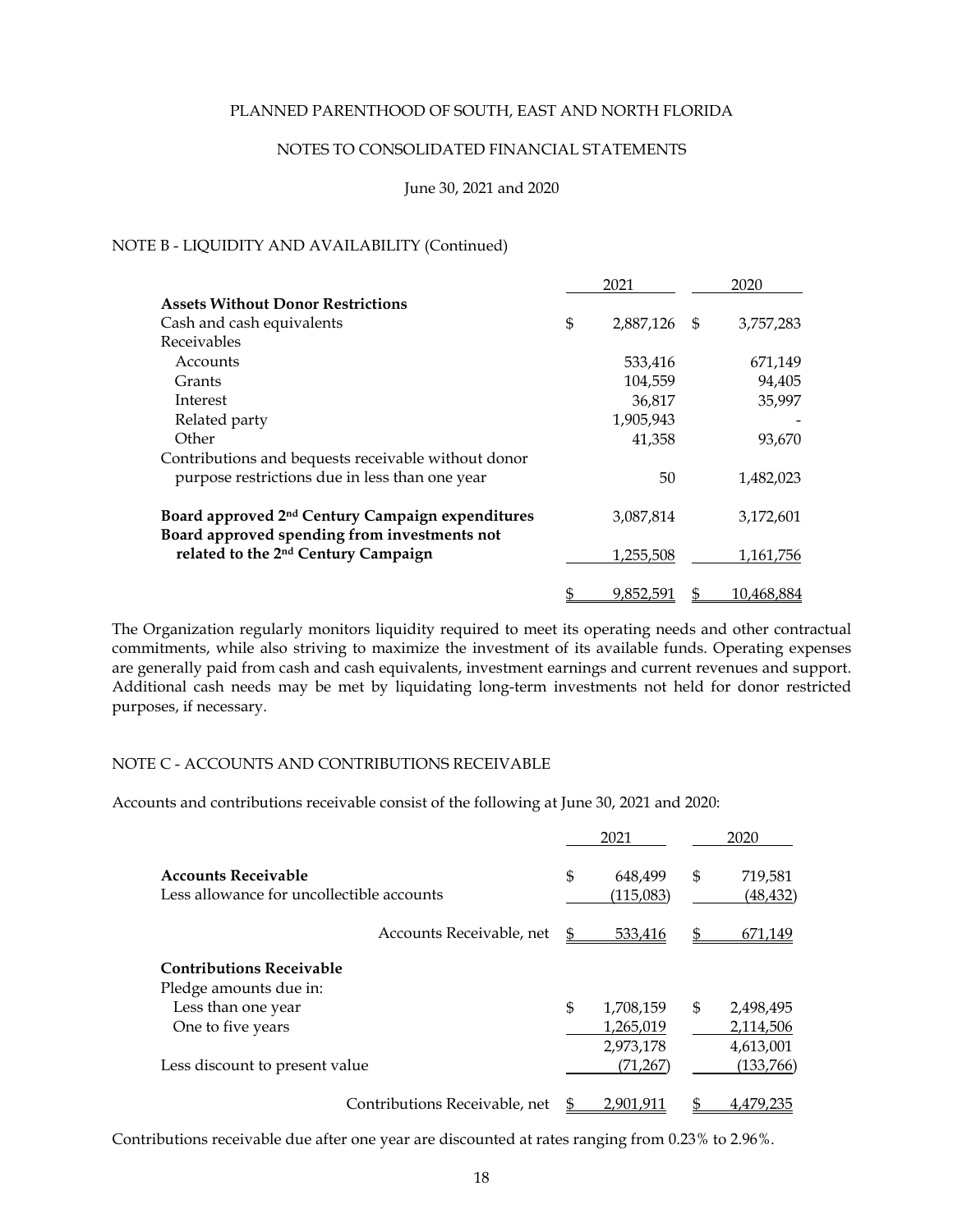#### NOTES TO CONSOLIDATED FINANCIAL STATEMENTS

#### June 30, 2021 and 2020

#### NOTE D - INVESTMENTS AND FAIR VALUE MEASUREMENTS

Investments are maintained in managed accounts in accordance with the investment policy of the Organization. The Investment Committee is responsible for implementing the investment policy adopted by the Board of Directors. The Organization relies on investment advisors for making specific investment choices and portfolio management decisions based on investment policy and general guidance of the Organization. The investment advisors are not aware of losses that are deemed to be other than temporary in nature, and if there were any, the Organization has the ability and intent to hold the investments until a market price recovery occurs. Investments consist of the following at June 30, 2021 and 2020:

|                               |                   | 2021             | 2020             |
|-------------------------------|-------------------|------------------|------------------|
| Equity securities             |                   |                  |                  |
| Domestic                      |                   | \$<br>820,537    | \$<br>2,467,498  |
| International                 |                   | 101,477          | 1,349,854        |
| Equity mutual funds and ETF's |                   |                  |                  |
| Large cap                     |                   | 3,969,705        | 3,039,196        |
| Large cap growth              |                   | 1,956,433        | 1,510,511        |
| Mid cap                       |                   | 1,730,323        | 638,211          |
| Mid cap growth                |                   | 234,679          |                  |
| Small cap                     |                   | 1,961,284        | 773,888          |
| International equity          |                   | 2,453,243        | 178,498          |
| Emerging markets              |                   | 986,038          | 260,363          |
| Sector                        |                   |                  | 19,000           |
| Fixed income securities       |                   |                  |                  |
| U.S. Government               |                   | 2,837,616        | 1,842,814        |
| Corporate obligations         |                   | 3,515,849        | 3,428,805        |
| Mortgage-backed               |                   | 303,499          | 592,127          |
| Temporary cash                |                   | 1,100,464        | 1,553,536        |
|                               | Total Investments | \$<br>21,971,147 | \$<br>17,654,301 |

Temporary cash consists of amounts held by the Organization's investment manager in cash and money market mutual funds pending future investment. As of June 30, 2021 and 2020, the Organization's temporary cash consists of \$250,000 in interest bearing bank accounts that was covered by federal depository insurance and \$850,464 and \$1,303,536, respectively, that was uninsured and uncollateralized.

FASB ASC 820, *Fair Value Measurements and Disclosures*, establishes a framework for measuring fair value. That framework provides a fair value hierarchy that prioritizes the inputs to valuation techniques used to measure fair value. The hierarchy gives highest priority to unadjusted quoted prices in active markets for identical assets and liabilities (Level 1 measurements) and the lowest priority to unobservable inputs (Level 3 measurements). The three levels of the fair value hierarchy under FASB ASC 820 are as follows:

Level 1: Inputs are quoted prices (unadjusted) in active markets for identical assets or liabilities that the Organization has the ability to access at the measurement date.

Level 2: Inputs other than quoted prices included within Level 1 that are observable for the assets or liabilities, either directly or indirectly.

Level 3: Inputs are unobservable for the assets or liabilities.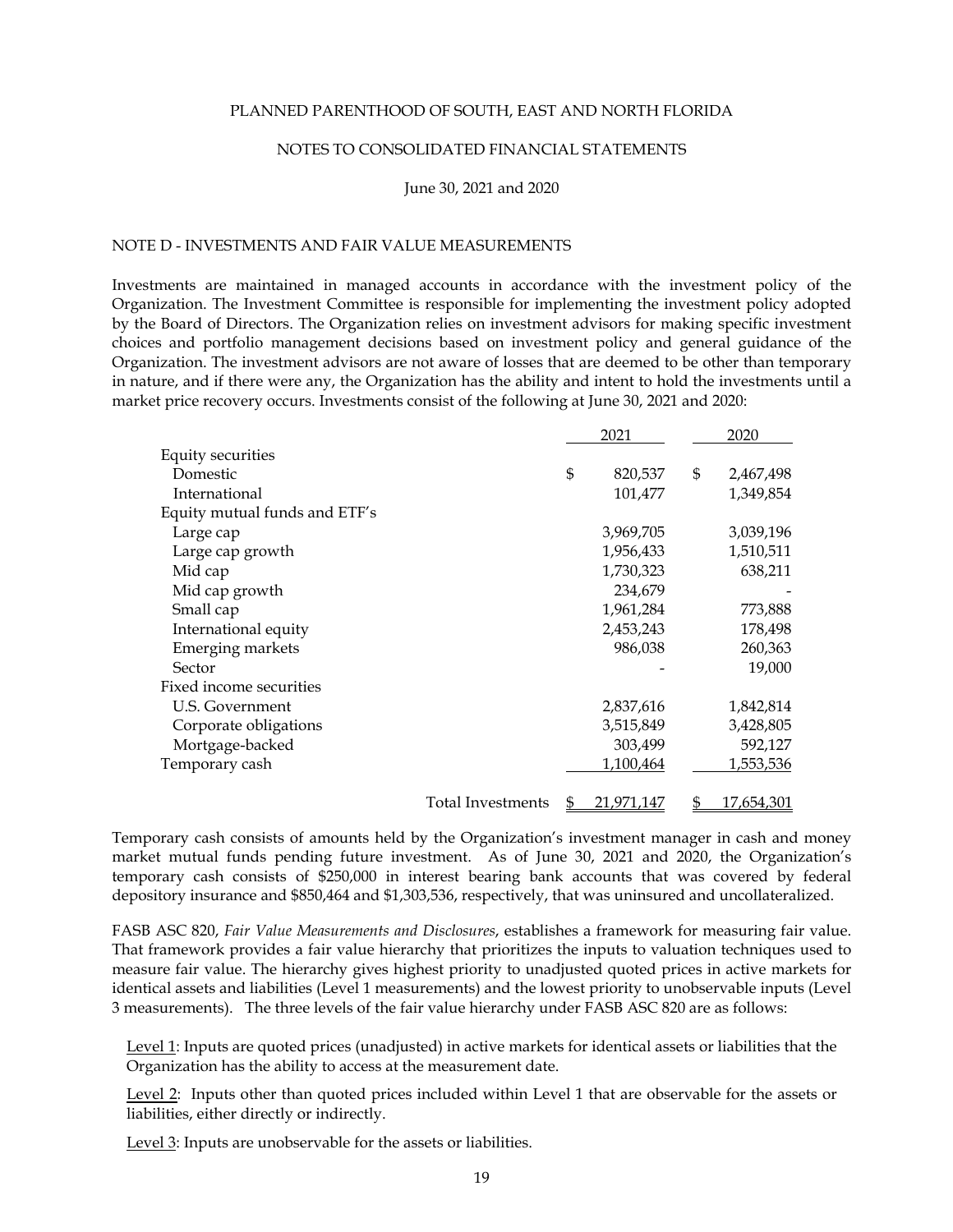#### NOTES TO CONSOLIDATED FINANCIAL STATEMENTS

June 30, 2021 and 2020

#### NOTE D - INVESTMENTS AND FAIR VALUE MEASUREMENTS (Continued)

The fair value measurement of an asset or liability within the fair value hierarchy is based on the lowest level of any input that is significant to the fair value measurement. Valuation techniques used need to maximize the use of observable inputs and minimize the use of unobservable inputs.

Items Measured at Fair Value on a Recurring Basis: The following methods and assumptions were used by the Organization in estimating the fair value of financial instruments that are measured at fair value on a recurring basis under FASB ASC 820:

*Equity securities and exchange traded funds (ETF's)*: Valued at the closing price reported on the active market on which the individual securities and ETF's are traded.

*Mutual funds*: Valued at the net asset value (NAV) of the shares held by the Organization as reported on the active market on which the mutual fund is traded.

*U.S. Government securities:* U.S. government securities are valued using a model that incorporates market observable data such as reported sales of similar securities, broker quotes, yields, bids, offers and reference data.

*Corporate obligations:* Fair value is estimated using various techniques, which may consider recently executed transactions in securities of the issuer or comparable issuers, market price quotations, bond spreads, fundamental data relating to the issuer, and credit default swap spreads adjusted for any basis difference between cash and derivative instruments.

*Mortgage-backed securities:* Fair value is estimated based on models that consider the estimated cash flows of each tranche of the security, establishes a benchmark yield, and develops an estimated tranche specific spread to the benchmark yield based on the unique attributes of the tranche.

*Assets held in trust*: Valued by The Community Foundation for Northeast Florida based on the Organization's proportionate share of the underlying fair value of the Foundation's portfolio of investments. The fair value of the underlying securities in the Community Foundation's portfolio is not observable.

The methods described above may produce a fair value calculation that may not be indicative of net realizable value or reflective of future fair value. Furthermore, while the Organization believes its valuation methodologies are appropriate and consistent with other market participants, the use of different methodologies or assumptions to determine the fair value of certain financial instruments could result in a different fair value measurement at the reporting date. There were no changes in the methodologies used at June 30, 2021 and 2020. The categorization of an investment within the fair value hierarchy is based upon the pricing transparency of the investment and does not necessarily correspond to the Organization's perceived risk of that investment. The Organization had no assets or liabilities measured at fair value on a nonrecurring basis.

Fair Value of Assets and Liabilities: There were no liabilities measured at fair value on a recurring basis at June 30, 2021 and 2020. The following tables set forth by level within the fair value hierarchy, the fair value of the Organization's financial assets measured at fair value on a recurring basis at June 30, 2021 and 2020.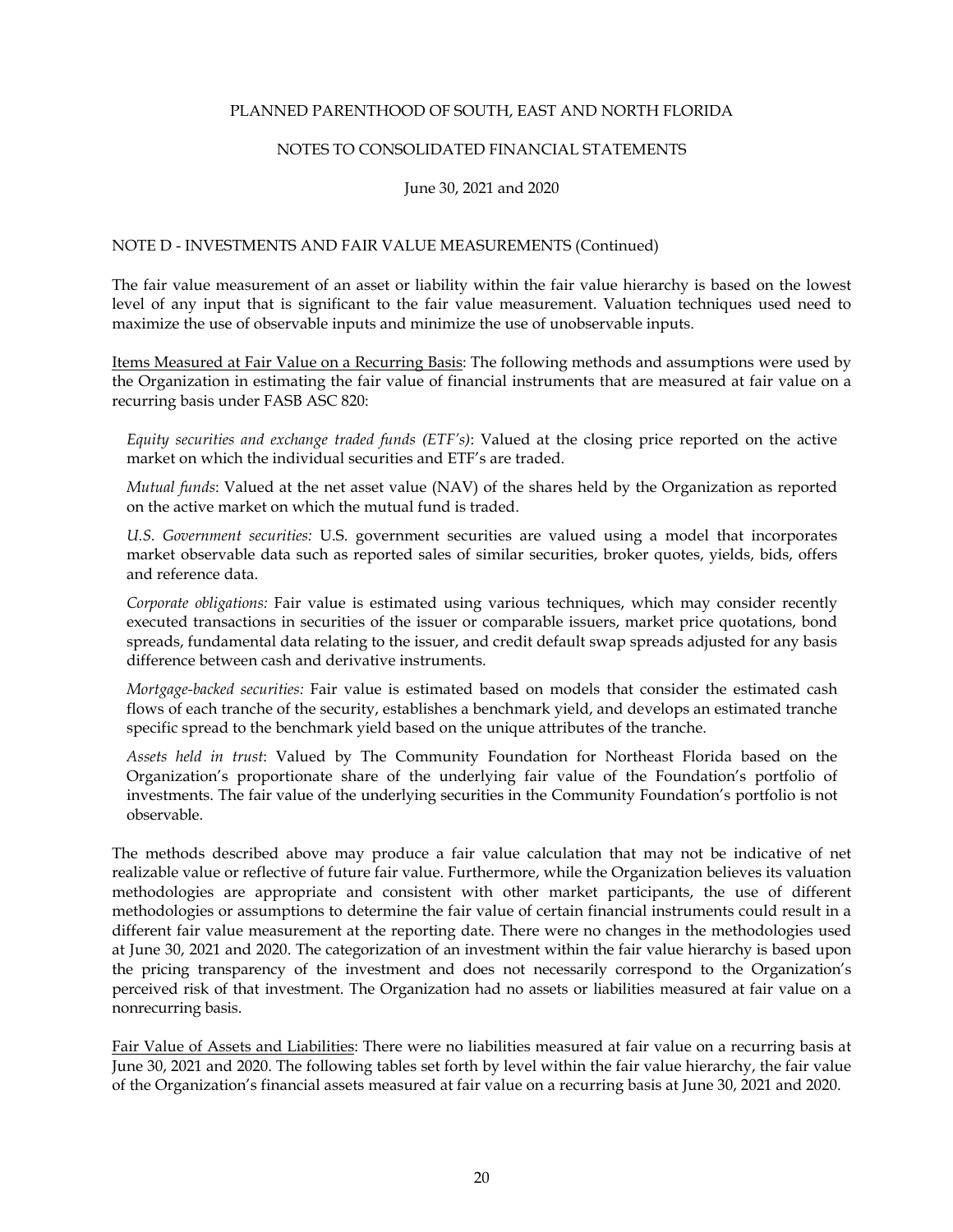#### NOTES TO CONSOLIDATED FINANCIAL STATEMENTS

#### June 30, 2021 and 2020

#### NOTE D - INVESTMENTS AND FAIR VALUE MEASUREMENTS (Continued)

|                               | Fair Values at June 30, 2021 |            |      |                |      |         |      |            |
|-------------------------------|------------------------------|------------|------|----------------|------|---------|------|------------|
|                               |                              | Level 1    |      | Level 2        |      | Level 3 |      | Total      |
| Investments                   |                              |            |      |                |      |         |      |            |
| <b>Equity securities</b>      | \$                           | 922.014    | - \$ | $\blacksquare$ | - \$ | $\sim$  | - \$ | 922,014    |
| Equity mutual funds and ETF's |                              | 13,291,705 |      |                |      |         |      | 13,291,705 |
| Fixed income securities       |                              |            |      | 6,656,964      |      |         |      | 6,656,964  |
| Total investments             |                              | 14,213,719 |      | 6,656,964      |      |         |      | 20,870,683 |
| Assets held in trust          |                              |            |      |                |      | 498,193 |      | 498,193    |
| Total                         |                              | 14.213.719 |      | 6,656,964      |      | 498.193 |      | 21,368,876 |

|                               | Fair Values at June 30, 2020 |            |     |           |      |         |    |            |
|-------------------------------|------------------------------|------------|-----|-----------|------|---------|----|------------|
|                               |                              | Level 1    |     | Level 2   |      | Level 3 |    | Total      |
| <b>Investments</b>            |                              |            |     |           |      |         |    |            |
| Equity securities             | \$                           | 3,817,352  | -55 | $\sim$    | - \$ | $\sim$  | \$ | 3,817,352  |
| Equity mutual funds and ETF's |                              | 6,419,667  |     | -         |      |         |    | 6,419,667  |
| Fixed income securities       |                              |            |     | 5,863,746 |      |         |    | 5,863,746  |
| Total investments             |                              | 10,237,019 |     | 5,863,746 |      |         |    | 16,100,765 |
| Assets held in trust          |                              |            |     |           |      | 380,134 |    | 380,134    |
| Total                         |                              | 10,237,019 |     | 5,863,746 |      | 380,134 |    | 16,480,899 |

The assets held in trust were the only Level 3 financial assets held by the Organization at June 30, 2021 and 2020. The changes in the value of the assets held in trust were as follows for 2021 and 2020:

|                                   | 2021          | 2020     |
|-----------------------------------|---------------|----------|
| Fair value at beginning of period | \$<br>380.134 | 391,720  |
| Change in value                   | 133,102       | 3.472    |
| Distributions to the Organization | (15,043)      | (15,058) |
| Fair value at end of period       | 498.193       | 380,134  |

Investment securities are exposed to various risks such as interest rate, market, foreign and credit risk. Due to the level of risk associated with certain investment securities, it is at least reasonably possible that changes in the value of investment securities will occur in the near term and such changes could materially affect the amounts reported in the consolidated financial statements. The value, liquidity, and related income of certain securities with contractual cash flows, such as mortgage-backed securities, collateralized mortgage obligations, asset-backed securities, and mutual funds investing in these securities or entities, are particularly sensitive to changes in economic conditions, including real estate value, delinquencies or defaults, or both, and may be adversely affected by shifts in the market's perception of the issuers and changes in interest rates.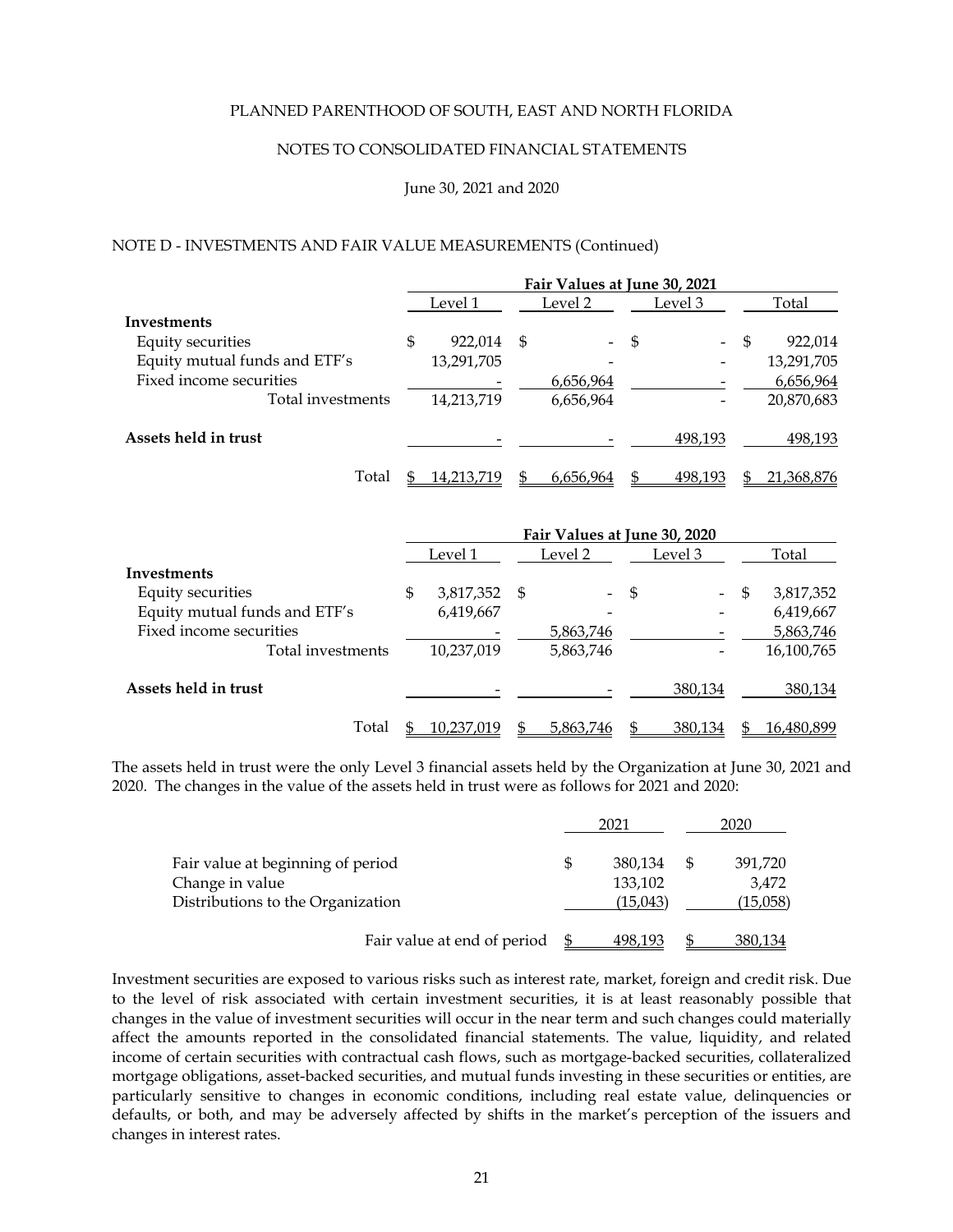#### NOTES TO CONSOLIDATED FINANCIAL STATEMENTS

#### June 30, 2021 and 2020

#### NOTE E - ASSETS HELD IN TRUST

On March 31, 2015, the Organization received various assets of Planned Parenthood of North Florida (PPNF) which included certain assets held in trust. The assets held in trust originated from an agreement between PPNF and The Community Foundation for Northeast Florida, whereby monies were transferred from PPNF to the Community Foundation to invest for unrestricted and endowment purposes. The fair value of the assets held in trust totaled \$380,134 at June 30, 2020 and increased to \$498,193 at June 30, 2021. Of these amounts, \$446,693 and \$328,634 were available for unrestricted purposes at June 30, 2021 and 2020, respectively, and \$51,500 was an endowment fund invested in perpetuity at June 30, 2021 and 2020.

#### NOTE F - PROPERTY AND EQUIPMENT

Property and equipment at June 30, 2021 and 2020, consists of the following:

|                               | 2021             | 2020            |
|-------------------------------|------------------|-----------------|
| Land                          | \$<br>2,127,975  | \$<br>2,127,975 |
| Land improvements             | 79,328           | 79,328          |
| Building                      | 5,964,327        | 5,964,327       |
| Building improvements         | 2,211,124        | 1,901,326       |
| Medical equipment             | 745,781          | 677,922         |
| Furniture and equipment       | 3,106,925        | 2,847,083       |
| Leasehold improvements        | 2,697,445        | 2,697,445       |
| Vehicle                       | 23,571           | 23,571          |
| Construction in progress      | 1,269,571        | 3,000           |
|                               | 18,226,047       | 16,321,977      |
| Less accumulated depreciation | (6,215,575)      | (5,526,758)     |
| Net property and equipment    | \$<br>12,010,472 | 10,795,219      |

Depreciation expense totaled \$688,817 and \$504,489 for 2021 and 2020, respectively.

#### NOTE G - LINE OF CREDIT

During 2018, the Organization entered into a line of credit agreement with a maximum borrowing limit of \$750,000. On April 21, 2020, the maximum borrowing limit was increased to \$2,000,000. The line of credit bears interest at a variable rate based on the one month LIBOR rate administered by the ICE Benchmark Administration plus 1.90% (2.00% and 2.06% at June 30, 2021 and 2020, respectively), with a minimum interest rate of 1.90%. The line of credit is secured by cash and investments of the Organization with a fair value of \$17,754,061 and \$13,858,647 at June 30, 2021 and 2020, respectively, and expires on August 31, 2022. There was no outstanding balance on the line of credit at June 30, 2021 and 2020.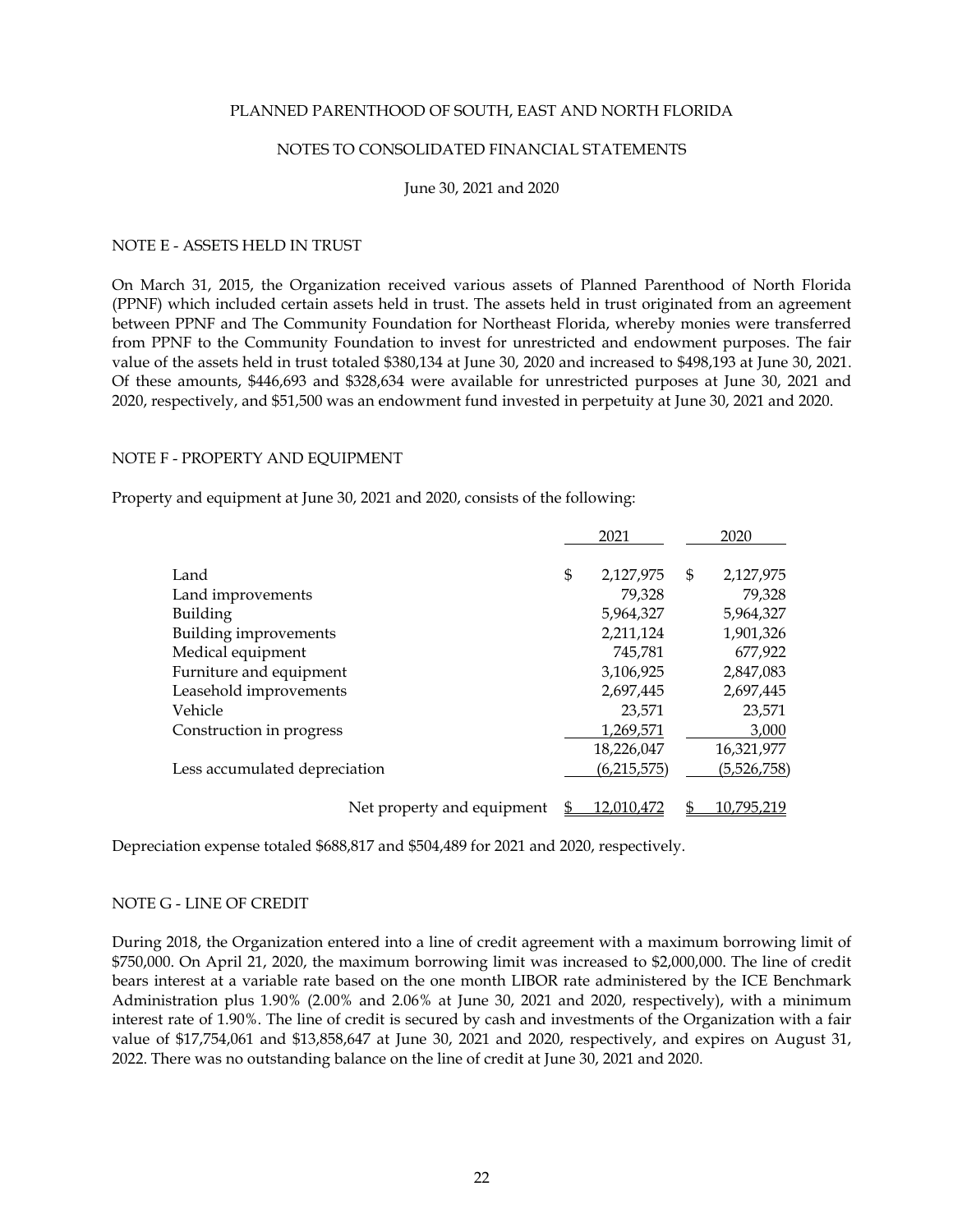#### NOTES TO CONSOLIDATED FINANCIAL STATEMENTS

#### June 30, 2021 and 2020

#### NOTE H - NOTE PAYABLE

On May 8, 2020, the Organization received a loan of \$1,940,378 from Northern Trust Bank under the Paycheck Protection Program ("PPP") administered by the Small Business Administration ("SBA") pursuant to the Coronavirus Aid, Relief and Economic Security Act ("CARES Act"). Interest accrues on the loan at 1.0% per month. Principal payments of \$109,219 plus interest are due monthly on the loan commencing on December 1, 2020 through maturity on May 8, 2022. Principal maturities on the loan of \$1,940,378 at June 30, 2021, are due during the year ending June 30, 2022.

In June 2020, the Paycheck Protection Program Flexibility Act of 2020 was passed, extending the deferral period for payments of principal, interest and fees on all PPP loans. The loan and accrued interest may be forgivable provided the loan proceeds are used for eligible expenditures under the CARES Act, including employee payroll and benefits, rent and utilities, and the Organization meets the other requirements of the CARES Act for loan forgiveness. If the loan forgiveness application to the lender is made within 10 months after the end of the covered period of the loan, the borrower is not required to make any payments until the forgiveness amount is remitted to the lender by the SBA. Management applied for forgiveness in August 2021 and believes that all expenditures of the loan proceeds have met the conditions for future forgiveness of the loan.

Total interest accrued and expensed on the loan during the year ended June 30, 2021 and nine months ended June 30, 2020 was \$19,405 and \$3,235, respectively, and \$0 was paid.

#### NOTE I - NET ASSETS WITH DONOR RESTRICTIONS

Restrictions on assets are imposed by donors and include restrictions for specified programs, purposes or in perpetuity. In addition, pledges and bequests that are receivable over a period of time are considered donor restricted until the cash is received, at which time the restriction is released if the pledge or bequest did not have a purpose restriction. Pledges and donations received with purpose restrictions remain restricted until expenditures are incurred for the restricted purpose, at which time the purpose restriction is released.

Net assets with donor restrictions consist of the following at June 30, 2021 and 2020:

|                                  |                            | 2021            |    | 2020       |
|----------------------------------|----------------------------|-----------------|----|------------|
| <b>Purpose Restrictions</b>      |                            |                 |    |            |
| 2 <sup>nd</sup> Century Campaign |                            | \$<br>4,323,603 | S  | 4,811,847  |
| Education                        |                            | 425,600         |    |            |
| Health services                  |                            | 425,600         |    |            |
|                                  | Total purpose restrictions | 5,174,803       |    | 4,811,847  |
| <b>Time Restrictions</b>         |                            |                 |    |            |
| Pledges receivable               |                            | 2,901,911       |    | 4,479,235  |
| <b>Restricted in Perpetuity</b>  |                            |                 |    |            |
| Endowment                        |                            | 3,185,979       |    | 3,184,979  |
|                                  | Total                      | 11.262.693      | \$ | 12,476,061 |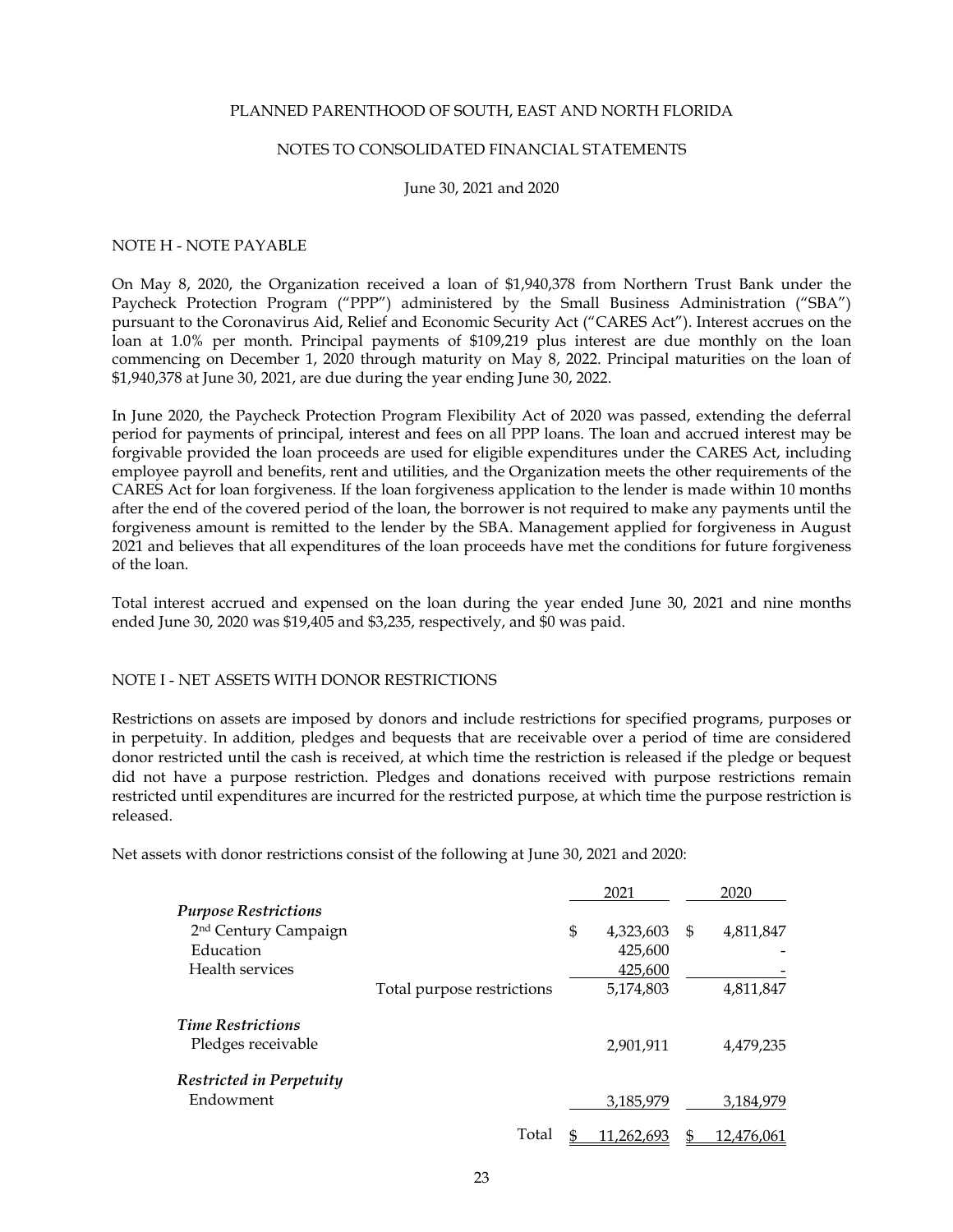#### NOTES TO CONSOLIDATED FINANCIAL STATEMENTS

June 30, 2021 and 2020

#### NOTE I - NET ASSETS WITH DONOR RESTRICTIONS (Continued)

Net assets released from restrictions for the years ended June 30, 2021 and 2020, were as follows:

|                                                                             |     | 2021                    | 2020               |
|-----------------------------------------------------------------------------|-----|-------------------------|--------------------|
| Time restriction for contributions<br>Purpose restriction for contributions | \$. | 752.228 \$<br>1,833,581 | 1.100<br>2,828,337 |
|                                                                             |     | 2,585,809               |                    |

#### NOTE J - ENDOWMENTS

The Organization's endowments consist of investments and assets held in trust in which the principal is to be held in perpetuity, as stipulated by donors. Substantially all income from endowment investments is available to support the operations of the Organization. Income from endowment assets held in trust is available to support men's health. At June 30, 2021 and 2020, the Organization had endowment investments of \$3,134,479 (increased by a \$1,000 contribution in 2021) and \$3,133,479, respectively, and endowment assets held in trust of \$51,500 in each year.

FASB ASC 958, *Not-for-Profit Entities*, provides guidance on the net asset classification of donor-restricted endowment funds for a not-for-profit organization that is subject to an enacted version of the Uniform Prudent Management of Institutional Funds Act of 2006 (UPMIFA) and disclosures about an organization's endowment funds (both donor-restricted endowment funds and board-designated endowment funds), whether or not the organization is subject to UPMIFA. The State of Florida enacted a version of UPMIFA, known as the Florida Uniform Prudent Management of Institutional Funds Act (FUPMIFA) that governs the investment, management and spending of donor-restricted endowment funds by Florida not-for-profit organizations. Absent explicit donor stipulations, FUPMIFA generally requires prudent care in investing, managing and developing spending plans for donor-restricted endowment funds.

The Organization's net assets with donor restrictions includes donor gifts in perpetuity consisting of: (a) the original value of gifts donated to the permanent endowment, (b) the original value of subsequent gifts to the permanent endowment, (c) accumulations to the permanent endowment made in accordance with the direction of the applicable donor gift instrument (if applicable) at the time the accumulation is added to the fund, and (d) the portion of investment return added to the permanent endowment to maintain its purchasing power, if required.

The Organization classifies as net assets with donor restrictions (a) the portion of donor-restricted term endowment funds that is deemed to be restricted over a donor-specified period, if any, and (b) the portion of donor-restricted endowment funds with donor-imposed purpose restrictions that have not yet been met. The Organization considers the following factors in making a determination to expend donor-restricted endowment funds: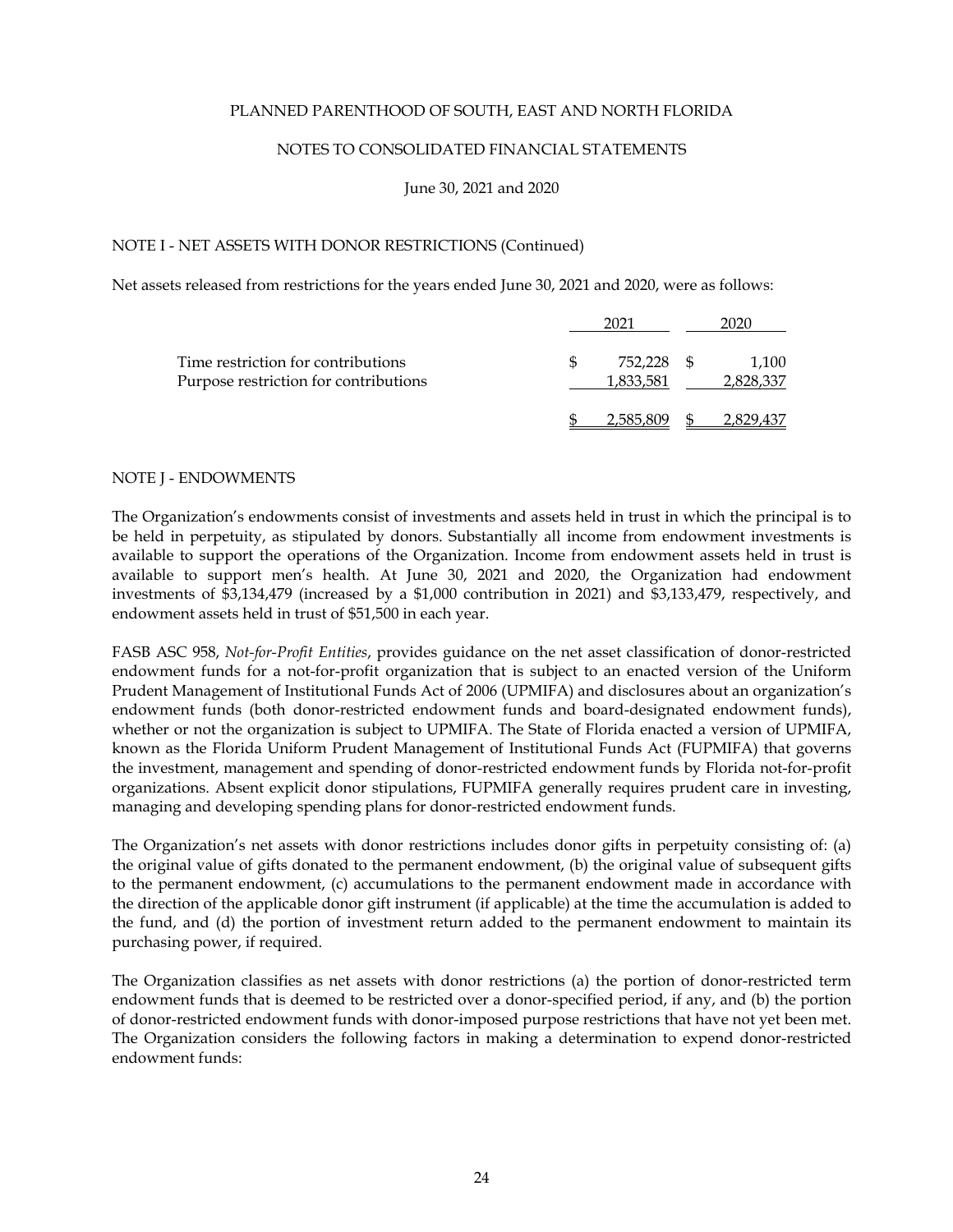#### NOTES TO CONSOLIDATED FINANCIAL STATEMENTS

#### June 30, 2021 and 2020

#### NOTE J - ENDOWMENTS (Continued)

- (1) The purposes of the Organization
- (2) The intent of the donors of the endowment fund
- (3) The terms of the applicable instrument
- (4) The long-term and short-term needs of the Organization in carrying out its purpose
- (5) General economic conditions
- (6) The possible effect of inflation and deflation
- (7) The other resources of the Organization
- (8) Perpetuation of the endowment

The Organization has adopted investment and spending policies for endowment assets that attempt to provide a predictable stream of funding to programs supported by its endowments while seeking to maintain the original principal of the endowment assets. Under this policy, the endowment assets are invested in a manner that is intended to produce moderate income while assuming a moderate level of investment risk.

To satisfy its long-term rate-of-return objectives, the Organization relies on a total return strategy in which investment returns are achieved through both capital appreciation (realized and unrealized) and current yield (interest and dividends). The Organization targets a diversified asset allocation that consists of equity and fixed income investments and mutual funds. The Organization utilizes the services of a financial advisor that provides input into the investment strategy and policy. The Organization's annual appropriations are at the discretion of the Board of Directors unless specific instructions were provided by the endowment donors.

From time to time, the fair value of assets associated with individual donor-restricted endowment funds may fall below the level that the donor requires the Organization to retain as a fund of perpetual duration. None of the endowments were below the donor required levels at June 30, 2021 and 2020.

#### NOTE K - RELATED PARTY TRANSACTIONS

The Organization is an affiliate of Planned Parenthood Federation of America ("PPFA"). Affiliates are assessed "National Support Program" fees determined by a formula incorporating a percentage of audited expenses for the prior year. Fees paid to national and state organizations were approximately \$34,000 and \$105,000, for 2021 and 2020, respectively, and are included in dues and subscriptions in the consolidated statements of functional expenses.

Deferred revenue on the consolidated statements of financial position includes refundable grant advances from PPFA of approximately \$372,000 and \$418,000 at June 30, 2021 and 2020, respectively. The majority of the related party refundable grant advances are cost reimbursement based grants related to start-up costs of a new full service health center.

The Organization is collaborating with other Planned Parenthood affiliates to create a shared ancillary organization in an effort to transform Planned Parenthood's health care delivery model with the goals of growing Planned Parenthood's health care practice, ensuring affiliate sustainability while increasing health equity and reducing health disparities. The projected start–up and implementation costs were divided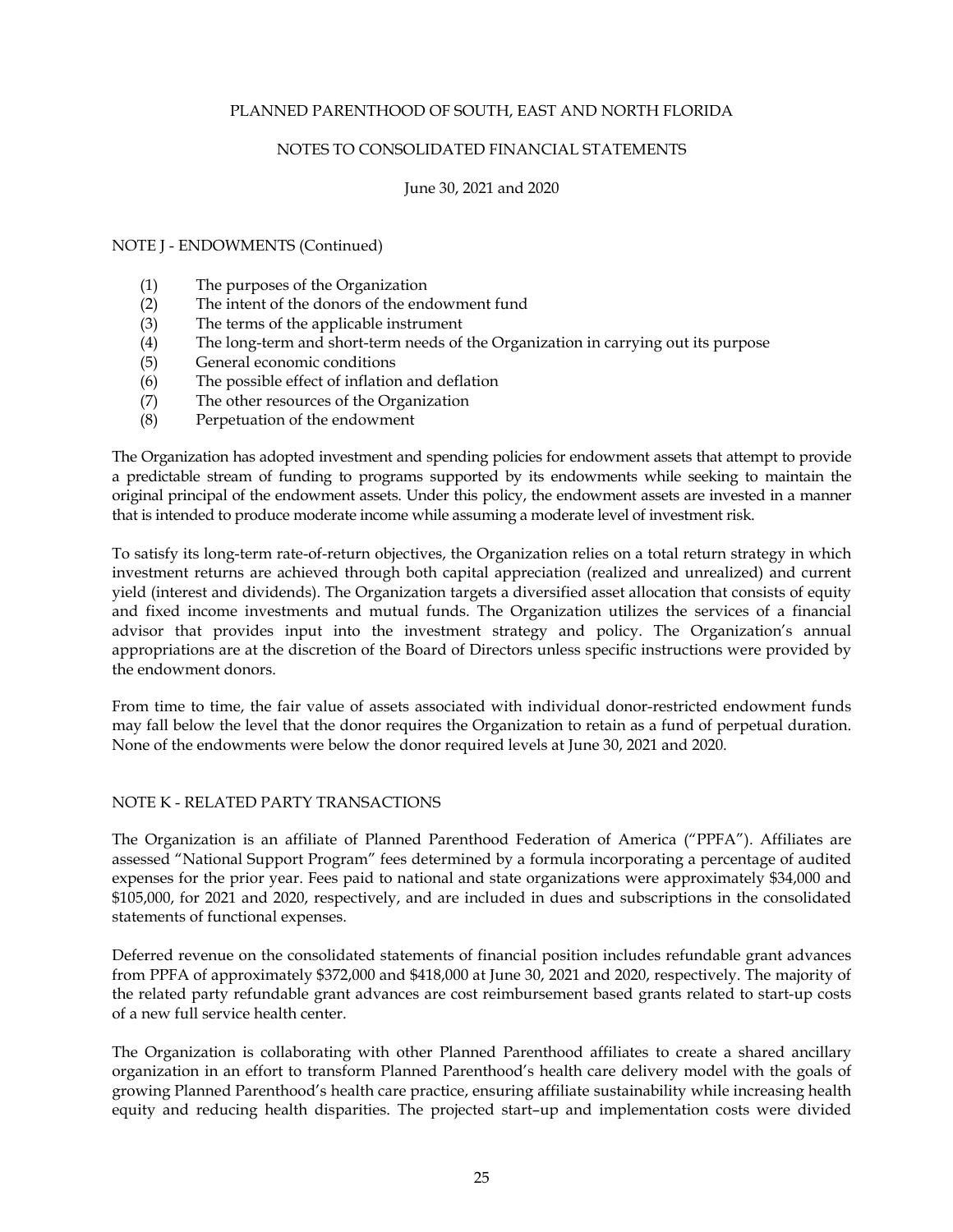#### NOTES TO CONSOLIDATED FINANCIAL STATEMENTS

#### June 30, 2021 and 2020

#### NOTE K - RELATED PARTY TRANSACTIONS (Continued)

among the participating affiliates and PPFA. In October 2019, the Organization contributed funding of \$825,000 for the startup and implementation costs which is presented as a contribution to affiliated entity with other gains, losses and expenses in the 2020 consolidated statement of activities.

On July 1, 2020, the Organization entered into a Memorandum of Understanding ("MOU") with PPFA which describes a bilateral business relationship known as the Collaborate Fundraising Program ("CFP"). The primary goal of the CFP is to increase contributions to the organizations by working together in the cultivation and solicitation of supporters in the Organization's service areas, utilizing the strengths and affinities of the two parties, and sharing the expenses and funds raised through the CFP. Pursuant to the MOU, a portion of unrestricted contributions received by the Organization will be shared with PPFA, and a portion of unrestricted contributions received by PPFA from donors in the Organization's service area will be shared with the Organization. The net amount due from PPFA for the year ended June 30, 2021 was \$1,905,943 and was recorded as a receivable from related party and contribution revenue at June 30, 2021.

#### NOTE L - PENSION PLANS

The Organization sponsors a 403(b) tax deferred annuity plan. Employees are eligible to participate in the Plan by making contributions and receiving employer contributions effective the first day of the month following their hire date. Employees may make contributions to the Plan from compensation up to the maximum permitted by the Internal Revenue Service. Employer contributions are determined at the discretion of management and are fully vested once the employee has completed two years of service under the Plan. Retirement plan expense for 2021 and 2020 was \$165,319 and \$122,503, respectively. During 2020, the Organization determined that audited financial statements were required to be filed with the pension plan's Form 5500 for the tax years 2018 and 2019. Management intends to amend the prior years' Form 5500 to include the required audits and does not expect to be subject to any penalties for voluntarily correcting the incomplete tax filings. Accordingly, no provision for tax penalties that could be assessed, if any, has been included in the consolidated financial statements.

In addition, the Organization sponsors an Internal Revenue Code Section 457 deferred compensation plan for the benefit of its Chief Executive Officer. All contributions to this plan are 100% vested at the time of contribution. The Organization made contributions to this Plan in the amount of \$21,000 and \$19,000 for 2021 and 2020, respectively.

#### NOTE M - OPERATING LEASES

As Lessee: Effective August 1, 2014, the Organization entered into a ten year operating lease agreement for a new health center. The lease agreement provided for a rent abatement of \$550,000 in lieu of construction work paid for by the Organization. Rent expense is recognized on a straight-line basis over the lease term and the difference between the amounts charged to operations and the amounts paid are recorded as deferred rent in the consolidated statements of financial position. The Organization also leases other health center facilities and office equipment under various operating leases with terms extending through September 2025. Total rent expense was approximately \$768,000 and \$612,000 for the years ended June 30, 2021 and 2020, respectively.